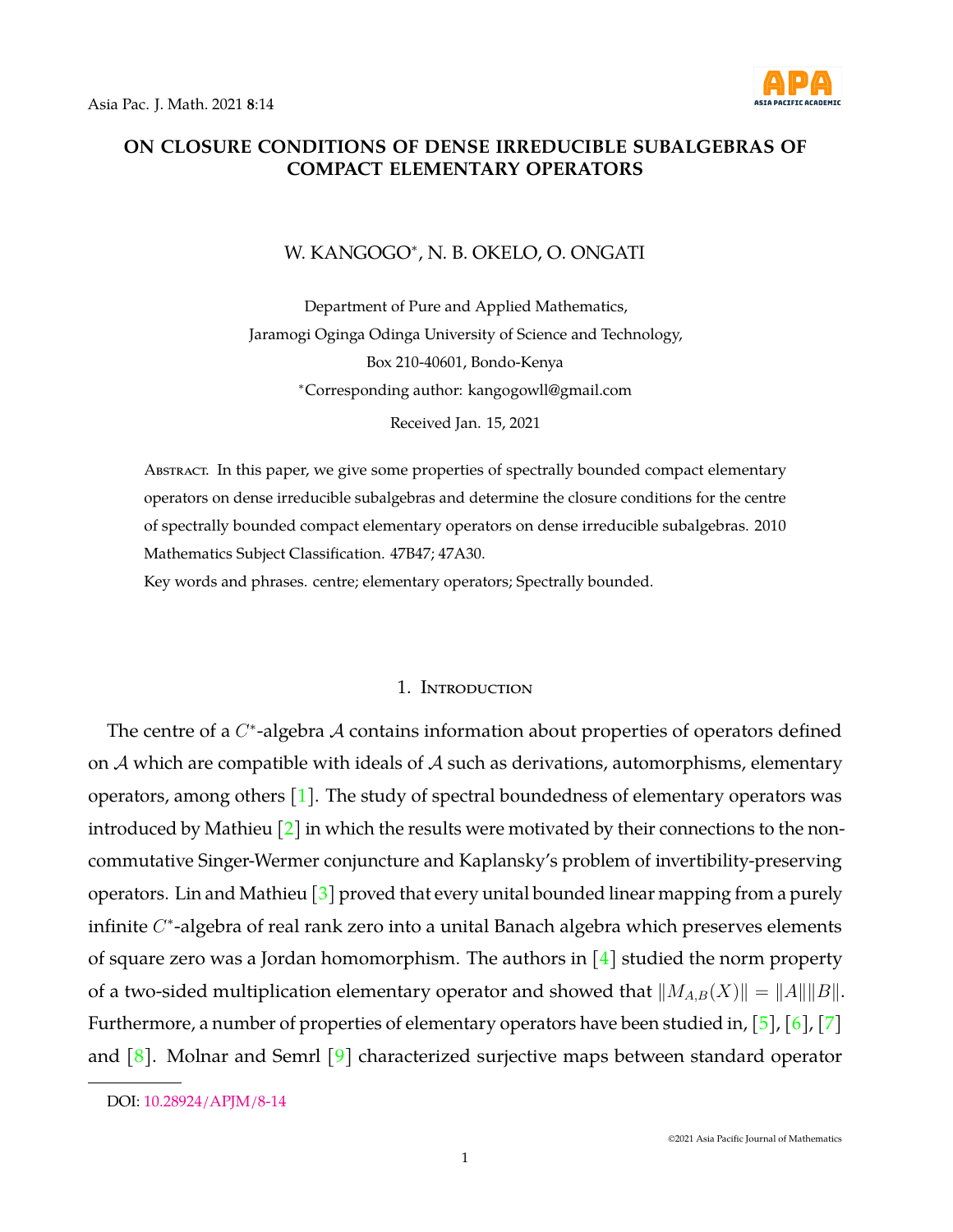algebras having a certain multiplicativity-like appearing in the abstract definition of elementary operators of length one. Furthermore, the structure [\[10\]](#page-13-9), Theorem 3.5,  $S = M_{A,B} + M_{C,D} \in \mathcal{C}(\mathcal{A})$ has been studied and found to be spectrally bounded if and only if  $BA+DC \in Z(\mathcal{A})$ . However if the centre of  $A$  is enlarged then it is not well behaved in terms of spectral boundedness. Also, Mathieu possed the question in [\[11\]](#page-13-10), Theorem 2.4 that "Is it true that commutator  $[X, \delta(X)]$ belongs to the  $Z(\mathcal{A})$  for every  $X \in \mathcal{A}$  imply that the inner derivation is spectrally bounded?" Thus, there are alot of researches in attempt to answer the above questions. In addition, Young [\[12\]](#page-13-11) provided criteria when an elementary operator is spectrally bounded or spectrally isometric in attempt to answer why elementary operators still resist a smooth general theory. Furthermore, Mathieu and Young  $\left[13\right]$  studied spectrally isometric elementary operators and outlined criteria for unital elementary operators on unital semi-simple Banach algebras to be spectral isometries since there is no relationship between boundedness and spectral boundedness of a linear mapping in general. Therefore, whenever we have a spectrally bounded operator on algebra does not imply that it is spectrally bounded in general. Hence, this prompts that there is still room to study structural properties of spectrally bounded compact elementary operators on dense irreducible subalgebras. In addition, Rennison [\[14\]](#page-14-1) gave a number of conditions related to centrality of Banach algebras which include nonunital algebras, analytic functions of quasi central elements and algebras having all quasi central elements which are central. Sarsour and As'ad  $\left[15\right]$  studied the conditions under which quasi-centrality is preserved under the mapping and established the relationship between centrality of Banach algebras and centrality of its closed subalgebras. As'ad [\[16\]](#page-14-3) studied the centrality of a non-unital complex Banach algebra and generalized some results related to centrality in a non-unital Banach algebra. Moreover, in [\[16\]](#page-14-3) the author showed that under certain conditions that the set of all  $\rho$ -quasi central elements of non-unital complex Banach algebra is a subset of the set of all  $\rho$ -quasi central elements of  $\mathcal{A}^*$  where  $\mathcal{A}^*$  is the unitazation of A. Furthermore, As'ad  $[16]$  showed that under the same conditions, the  $\rho$ -quasi-centre,  $\sigma$ -quasi-centre and quasi-centre of A can be preserved under the quotient mapping and in [\[17\]](#page-14-4) As'ad gave the extended centre, extended quasi-centre, extended  $\sigma$ -quasi centre and extended  $\rho$ -quasi centre properties of complex Banach algebra. Duggal [\[18\]](#page-14-5) studied the range closure of an elementary operator. Let  $B(H)$  denote the algebra of operators on Hilbert space H. Let  $\Delta_{A,B} \in B(B(H))$  and  $E \in B(B(H))$  denote the elementary operators  $\Delta_{AB}(X) = AXB - X$  and  $E(X) = AXB - CXD$ . Duggal [\[18\]](#page-14-5) showed that if A, B are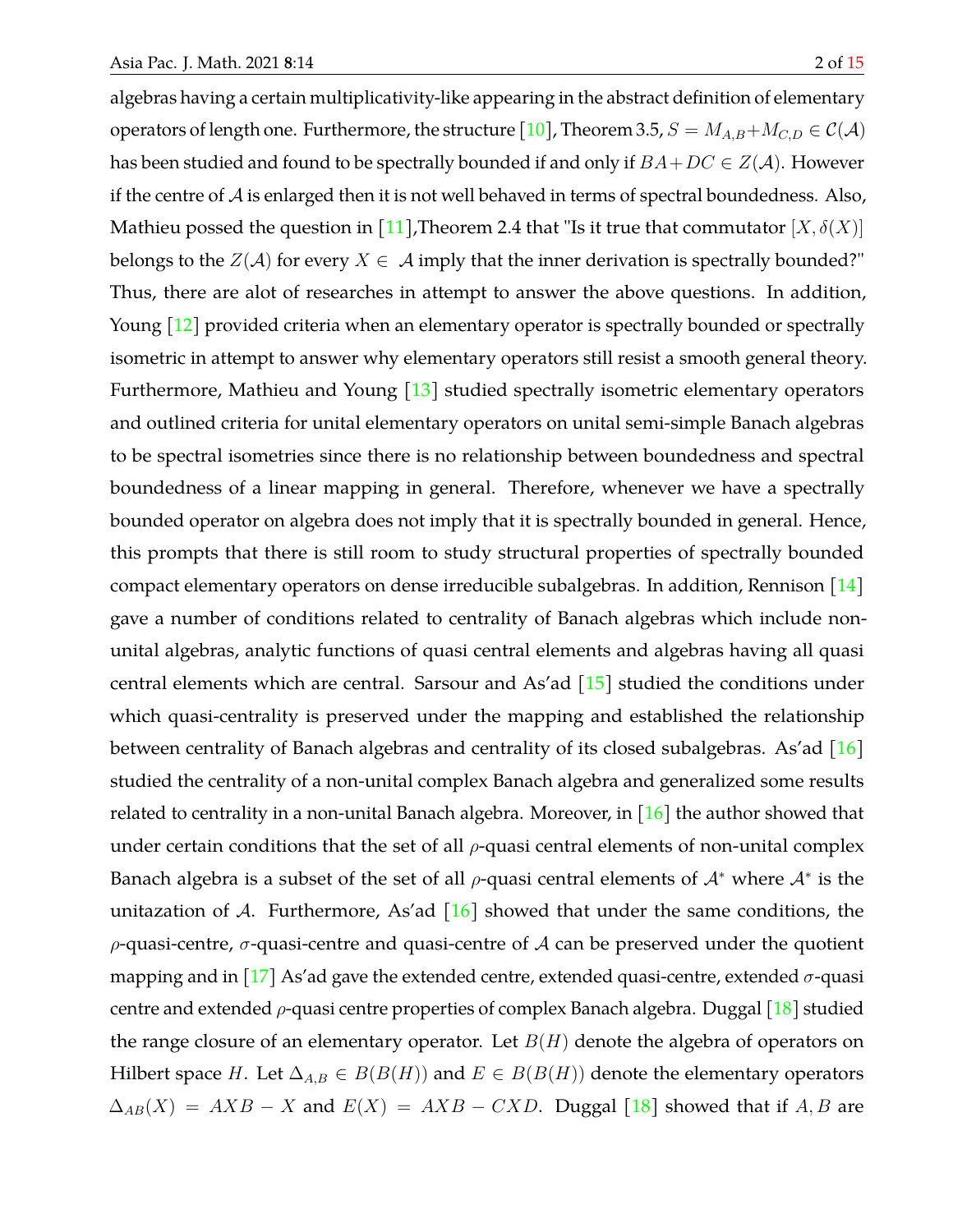contractions then  $B(H)=\Delta_{A,B}^{-1}(0)\oplus \Delta_{A,B}(B(H))$  if and only if  $\Delta_{A,B}^n(B(H))$  is closed for some integer  $n \geq 1$ . Moreover, the authors in [\[14\]](#page-14-1) and [\[19\]](#page-14-6) outlined several properties of the centre and quasi-centre of the semi-simple Banach algebras such as any  $C^*$ -algebra, the algebra  $B(X)$ of all bounded linear operators on any Banach space  $X$  or group algebra  $L^1(G)$  of any compact group  $G$ . The following objectives guided the study. Therefore, in this paper, we determine the closure conditions for the centre of spectrally bounded compact elementary operators on

dense irreducible subalgebras.

## 2. Preliminaries

In this section, we outline preliminary concepts which are useful in the sequel. Let  $A$  be a Banach algebra and  $\mathcal{A}_{D\mathcal{I}\mathcal{R}}$  be a dense irreducible  $C^*$ -subalgebra of  $\mathcal{A}.$  We denote the algebra of all compact elementary operators on A by  $C(A)$  and algebra of all spectrally bounded compact elementary operators on  $\mathcal A_{\cal DIR}$  by  $\mathcal C_{\cal SBD}(\mathcal A_{\cal DIR}).$  For an elementary operator  $T_{A_i,B_i}(X)=A_iXB_i\in$  $\mathcal{C}_{\mathcal{SBD}}(A_{DIR})$ , we define the linear span of A, B and BA by  $\mathbf{A}(T_{A_i,B_i}) = span\{A_i,...,A_n\}$ ,  ${\bf B}(T_{A_i,B_i})=span\{B_i,...,B_n\}$  and  ${\bf C}(T_{A_i,B_i})=span\{B_iA_j;\;1\leq i,\;j\leq n\}$  respectively.

**Definition 2.1.** (  $[7]$ *, Section 2*) Consider a C<sup>\*</sup>-algebra A and let  $T : A \rightarrow A$ . The operator T is called an elementary operator if it has the following representation:  $T_{A_i,B_i}(X)=\sum_{i=1}^n A_i X B_i \ \forall \ X \in \mathcal{A}$ and  $A_i, B_i$  are fixed in  ${\cal A}$  or  ${\cal M}({\cal A})$  is multiplier algebra of  ${\cal A}.$  For  $A, B\in B(H)$ , we define particular *elementary operators*

- (i). *the left multiplication operator*  $L_A : B(H) \to B(H)$  *by*  $L_A(X) = AX, \forall X \in B(H)$ *.*
- (ii). *the right multiplication operator*  $R_B : B(H) \to B(H)$  *by*  $R_B(X) = XB, \forall X \in B(H)$ *.*
- (iii). *the generalized derivation (implemented by A, B) by*  $\delta_{A,B}(X) = L_A R_B$ ,  $\forall X \in B(H)$ .
- (iv). *the basic elementary operator (implemented by*  $A, B$ ) *by*  $M_{A,B}(X) = AXB, \forall X \in B(H)$ .
- (v). *The Jordan elementary operator (implemented by A, B) by*  $\mathfrak{U}A, B(X) = AXB+BXA, \forall X \in$ B(H)*.*

<span id="page-2-1"></span>**Definition 2.2.** *(*  $[20]$ *, Definition 1.3) The centre of a Banach algebra A is defined by*  $\mathcal{Z}(\mathcal{A}) = \{A \in$  $\mathcal{A}: AX = XA, \ \forall X \in \mathcal{A}\}.$ 

<span id="page-2-0"></span>**Definition 2.3.** *The quasi-centre*  $W[\mathcal{C}_{\text{SBD}}(\Omega)]$  *of*  $\mathcal{C}_{\text{SBD}}(\mathcal{A}_{\text{DIR}})$  *is the set of all quasi-central of*  $A \in$  $\mathcal{C}_{\mathcal{SBD}}(\mathcal{A}_{\mathcal{DIR}})$  defined by  $W[\mathcal{C}_{\mathcal{SBD}}(\Omega)] = \bigcup_{\omega\in\mathbb{K}}\{\|X(\lambda - A)\| \leq |\omega| |(\lambda - A)X\|,$  for every  $X \in$  $\mathcal{C}_{\mathcal{SBD}}(\mathcal{A}_{\mathcal{DIR}})$  and  $\omega \in \mathbb{K}$ .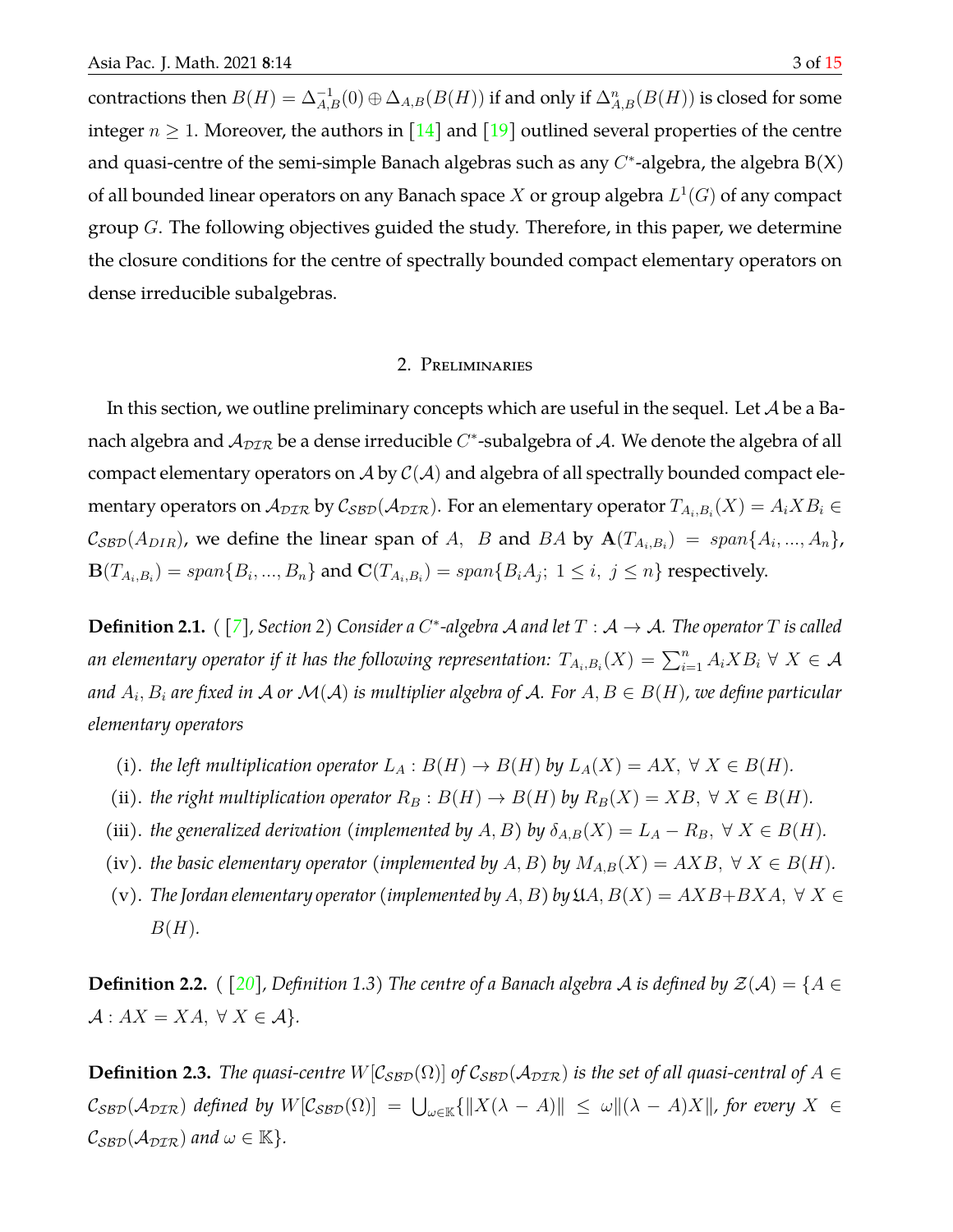**Definition 2.4.** Let  $C_{SBD}(A_{DTR})$  be an irreducible C<sup>\*</sup>-subalgebra and  $A_{SBD} \subseteq C_{SBD}(A_{DTR})$ . Then *interior*  $A_{SBD}$  *is denoted*  $Int(A_{SBD}) = \{T \in A_{SBD} | D = \{||T|| \leq 1\} \subset A_{SBD}\}$ *, where* D *is unit disk and the closure of*  $A_{SBD}$  *denoted by*  $\overline{A_{SBD}}$  *is set defined by*  $\overline{A_{SBD}} = \{T \in C_{SBD}(A_{DTR}) | \lim_{n \to \infty} T_n =$  $T, \forall T_n \in \mathcal{A}_{\mathcal{SBD}}$ .

**Definition 2.5.** ( [\[21\]](#page-14-8), Definition 3) If A is any C<sup>\*</sup>-algebra and  $\Phi : A \to B(H)$  is a representation *then*  $\Phi$  *is irreducible if*  $\Phi(\mathcal{A})$  *is an irreducible subalgebra of*  $B(H)$ *.* 

**Definition 2.6.** *( [\[21\]](#page-14-8), Definition 4) Let* A *and* B *be complex Banach algebras. A linear mapping*  $T: \mathcal{A} \to \mathcal{B}$  *is called* spectrally bounded *if there exists a constant*  $M \geq 0$  *such that*  $r(Tx) \leq Mr(x)$ *and* spectrally infinitesimal *if*  $r(T(x)) = 0$ *, for all*  $x \in A$ *. If*  $r(T(x)) = r(x)$ *, for all*  $x \in A$  *we say that T is a* spectral isometry. If  $r(x) = 0$ , then *x is called quasi-nilpotent.* 

**Remark 2.1.** *If*  $(L_A - R_A)A_{\text{DIR}} \subsetneq Rad(A_{\text{DIR}})$  *that is A is not central modulo*  $Rad(A_{\text{DIR}})$  *then*  $R_A$ and hence  $L_A$  cannot be spectrally bounded.

## 3. MAIN RESULTS

In this section, we first outline the centre properties of dense irreducible subalgebras of compact elementary operators that are spectrally bounded. See  $[21]$  for more details on the centre properties of dense irreducible subalgebras.

**Proposition 3.1.** Let  $\mathcal{A}_{DIR},~\mathcal{B}_{DIR},~\mathcal{C}_{DIR}$  be dense irreducible subalgebras and  $S_{A_i,B_i},~T_{A_i,B_i},~T_{A_i,B_i}\in$  $\mathcal{C}_{\mathcal{SBD}}(\mathcal{A}_{\mathcal{DIR}})$  such that  $S_{A_i,B_i}:\mathcal{A}_{\mathcal{DIR}}\to\mathcal{B}_{\mathcal{DIR}},~T_{A_i,B_i}:\mathcal{A}_{\mathcal{DIR}}\to\mathcal{B}_{\mathcal{DIR}}$  and  $R_{A_i,B_i}:\mathcal{B}_{\mathcal{DIR}}\to\mathcal{C}_{\mathcal{DIR}}$ *then the following conditions hold:*

- (i).  $||T_{A_i,B_i}||_{\sigma} = \sup\{r(T_{A_i,B_i}X)| X \in \mathcal{A}_{\mathcal{DIR}}, r(X) \leq 1\} = \sup\{r(T_{A_i,B_i}X)\}$  $|X \in \mathcal{A}_{\mathcal{DIR}}, r(X) = 1\}.$
- (ii).  $\|\lambda T_{A_i,B_i}\|_{\sigma} = |\lambda| \|T_{A_i,B_i}\| \forall \lambda \in \mathbb{C}$ .
- (iii).  $||R_{A_i,B_i}T_{A_i,B_i}||_{\sigma}\leq ||R_{A_i,B_i}||_{\sigma}||T_{A_i,B_i}||_{\sigma}$
- (iv).  $||S_{A_i,B_i} + T_{A_i,B_i}||_{\sigma} \le ||S_{A_i,B_i}||_{\sigma} + ||T_{A_i,B_i}||_{\sigma}$  *if*  $B_{\text{DTR}}$  *is commutative.*

*Proof.* (i). There exists a constant  $M \geq 0$  such that  $r(T_{A_i,B_i}X) \leq Mr(X), X \in \mathcal{A}_{\text{DTR}}$  holds. This means that  $\|T_{A_i,B_i}\|_\sigma = \sup\{r(T_{A_i,B_i}X)|\ X\in\mathcal{A_{DIR}},\}$  $r(X) \leq 1$   $\leq M$ . Let  $\alpha = \sup\{r(T_{A_i,B_i}X) | X \in \mathcal{A}_{\text{DIR}}$ ,  $r(X) = 1\}$ , when  $\alpha = 0$  then  $\mathcal{B}_{\text{DIR}}$  has non-zero elements. When X is quasinilpotent in  $\mathcal{A}_{\text{DIR}}$  then  $r(T_{A_i,B_i}X) \leq$  $\alpha r(X)$  holds since  $T_{A_i,B_i}$  is spectrally bounded. Also when  $X$  is not quasinilpotent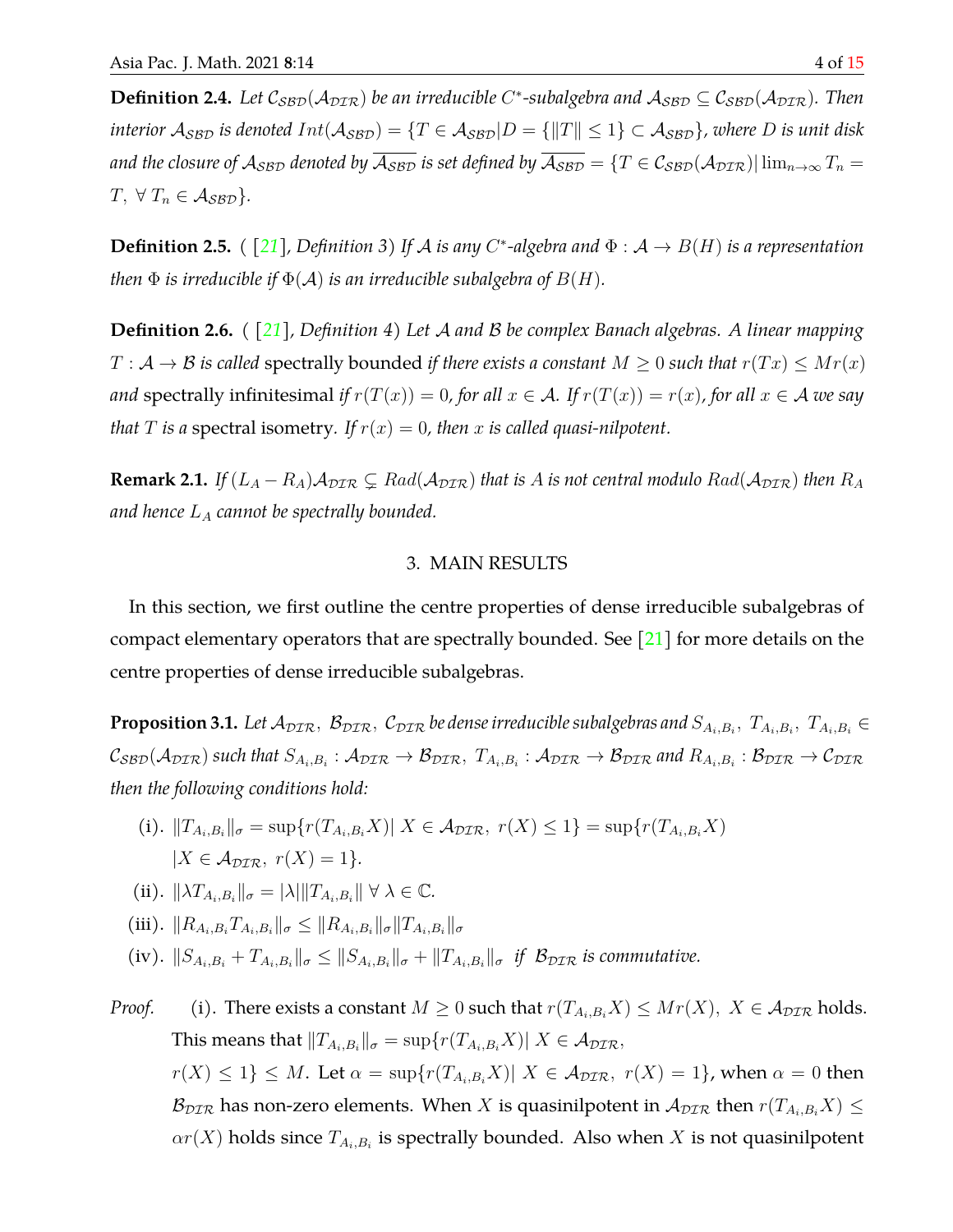$\Box$ 

in  $\mathcal{A}_{\mathcal{DIR}}$  then  $r(T_{A_i,B_i}(\frac{X}{r(X)}))$  $(\frac{X}{r(X)})) \leq \alpha$ . Hence,  $r(T_{A_i,B_i}X) \leq \alpha r(X), \ \forall \ X \in \mathcal{A}_{\mathcal{DIR}}$  which shows that  $\alpha \geq \|T_{A_i,B_i}\|_{\sigma}.$ 

(ii).

$$
\|\lambda T_{A_i, B_i}\|_{\sigma} = \sup \{\lambda r(T_{A_i, B_i} X) | X \in \mathcal{A}_{\text{DTR}}, r(X) \le 1\}
$$
  

$$
\le |\lambda| \sup \{r(T_{A_i, B_i} X) | X \in \mathcal{A}_{\text{DTR}}, r(X) = 1\}
$$
  

$$
= |\lambda| \|T_{A_i, B_i}\|_{\sigma}.
$$

- (iii). We know that from (i).  $r(T_{A_i,B_i}X) \leq ||T_{A_i,B_i}||_{\sigma}r(X), X \in \mathcal{A}_{\mathcal{DIR}}$ , hence  $r(R_{A_i,B_i}T_{A_i,B_i}X) \leq$  $||R_{A_i,B_i}||_{\sigma}r(T_{A_i,B_i}X) \leq ||R_{A_i,B_i}||_{\sigma}||T_{A_i,B_i}||_{\sigma}$  $r(X)$  for all  $X \in A_{\text{DIR}}$ . This shows that  $B_{\text{DIR}}$  is commutative and the spectral radius is sub-additive.
- (iv). When  $\mathcal{B}_{\text{DTR}}$  is commutative then for  $X \in \mathcal{A}_{\text{DTR}}$ ,

$$
||S_{A_i, B_i} + T_{A_i, B_i}||_{\sigma} = \sup \{r(S_{A_i, B_i}X) + r(T_{A_i, B_i}X)|, r(X) \le 1\}
$$
  

$$
\le \sup \{r(S_{A_i, B_i}X) \mid X \in \mathcal{A}_{\mathcal{D}\mathcal{I}\mathcal{R}}, r(X) \le 1\}
$$
  

$$
+ \sup \{r(T_{A_i, B_i}X) \mid X \in \mathcal{A}_{\mathcal{D}\mathcal{I}\mathcal{R}}, r(X) \le 1\}
$$
  

$$
= ||S_{A_i, B_i}||_{\sigma} + ||T_{A_i, B_i}||_{\sigma}.
$$

<span id="page-4-0"></span>**Proposition 3.2.** Let A,  $B \in C_{\text{SBD}}(\mathcal{A}_{\text{DIR}})$  and  $P = BA$  such that the basic elementary opera*tor*  $M_{A,B}(X) = AXB$  *is homomorphism modulo*  $Rad(\mathcal{C}_{\mathcal{SBD}}(\mathcal{A}_{\mathcal{DIR}}))$ *, then* P *is an idempotent in*  $Z[\mathcal{C}_{\mathcal{SBD}}(\mathcal{A}_{\mathcal{DIR}})]$  and  $M_{A,B}(I-P)\mathcal{C}_{\mathcal{SBD}}(\mathcal{A}_{\mathcal{DIR}})\subseteq Rad(\mathcal{C}_{\mathcal{SBD}}(\mathcal{A}_{\mathcal{DIR}})).$ 

*Proof.* We show that  $P = BA$  is an idempotent in  $Z[\mathcal{C}_{\mathcal{SBD}}(\mathcal{A}_{\mathcal{DIR}})]$ . Suppose that there exists  $v \in \mathcal{C}$  $\Omega$  such that the family  $\{\Phi(BA)v, v\}$  is linearly independent for an irreducible representation  $\Phi : \mathcal{C}_{\text{SBD}}(\mathcal{A}_{\text{DIR}}) \to \Omega$  on a Banach space  $\Omega$ . Then by Jacobson density theorem, then there exists  $X, Y \in \mathcal{C}_{\mathcal{SBD}}(\mathcal{A}_{\mathcal{DIR}})$  such that  $\Phi(XBA)v = 0$ ,  $\Phi(X)v = v$  and  $\Phi(YBA)v = v$ . Thus

$$
\Phi(M_{A,B}(XY)A)v = \Phi(AXYBA)v
$$
  
= 
$$
\Phi(AXYP)v \text{ if } W = XY
$$
  
= 
$$
\Phi(AWP)v
$$
  
= 
$$
v = \Phi(A)v
$$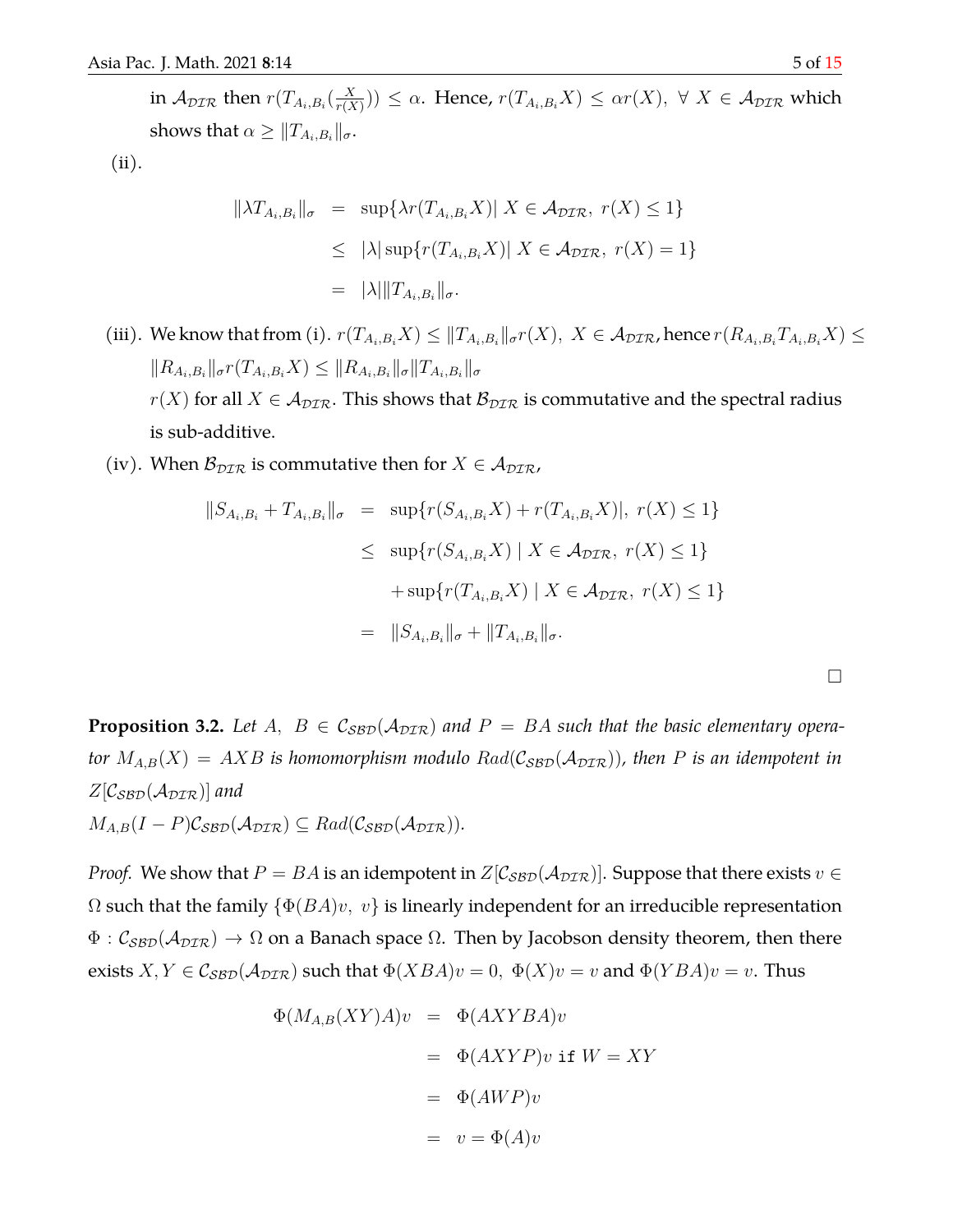and

<span id="page-5-0"></span>
$$
\Phi(M_{A,B}(X)M_{A,B}(Y)A)v = \Phi(AXBAYBA)v
$$
  
= 
$$
\Phi(AXPYP)v
$$
  
= 
$$
\Phi(AXYP^2)v
$$
  
= 
$$
P^2\Phi(AW)v
$$
  
= 
$$
P^2.0 = 0
$$

which is a contradiction. Therefore,  $\{\Phi(BA)v, v\}$  is linearly independent for all  $v \in \Omega$  and  $\Phi(BA) \in \mathbb{C}_I$  i.e  $\Phi(BA) = \lambda I$ . Suppose that  $X, Y \in \mathcal{C}_{\mathcal{SBD}}(\mathcal{A}_{\mathcal{DIR}})$  such that  $\lambda \in \{0, 1\}$ , then

(3.1) 
$$
\Phi(AXYB) = \Phi(AXBAYB) \Rightarrow \Phi((1-\lambda)AXYB) = 0.
$$

Let  $X = Y = 1$  such that multiplying B on left hand side of Equation [3.1](#page-5-0) and multiplying A on the right hand side of Equation [3.1,](#page-5-0) we have  $\Phi((1 - \lambda)BAXYBA) = (1 - \lambda)\lambda I.1.1.\lambda I =$  $(1 - \lambda)\lambda^2 = 0$  which hold. Thus  $P = BA$  is an idempotent  $Z[\mathcal{C}_{\mathcal{SBD}}(\mathcal{A}_{\mathcal{DIR}})]$ . In addition, from Equation [3.1,](#page-5-0)  $\Phi(A(I - P)XB) = \Phi((1 - \lambda)AXB) = 0$  for all  $X \in \mathcal{C}_{\text{SBD}}(\mathcal{A}_{\text{DIR}})$  which shows that  $M_{A,B}(I - P)\mathcal{C}_{\mathcal{SBD}}(\mathcal{A}_{\mathcal{DIR}}) \subseteq Rad(\mathcal{C}_{\mathcal{SBD}}(\mathcal{A}_{\mathcal{DIR}})).$  Since P is an idempotent in  $Z[\mathcal{C}_{\mathcal{SBD}}(\mathcal{A}_{\mathcal{DIR}})]$  and  $M_{A,B}(I-P)\mathcal{C}_{\mathcal{SBD}}(\mathcal{A}_{\mathcal{DIR}}) \subseteq Rad(\mathcal{C}_{\mathcal{SBD}}(\mathcal{A}_{\mathcal{DIR}}))$  then  $M_{A,B}$  is a homomorphism with  $AXYB + Rad(C_{\mathcal{SBD}}(\mathcal{A}_{\mathcal{DIR}})) = AXPYB + Rad(C_{\mathcal{SBD}}(\mathcal{A}_{\mathcal{DIR}})) + AX(I - P)YB +$  $Rad(\mathcal{C}_{\mathcal{SBD}}(\mathcal{A}_{\mathcal{DIR}})) = AXBAYB + Rad(\mathcal{C}_{\mathcal{SBD}}(\mathcal{A}_{\mathcal{DIR}}))$  thus  $P = BA$  is the central idempotent in  $C_{\text{SBD}}(\mathcal{A}_{\text{DIR}})$  which has direct sum decomposition of two-sided multiplication elementary operator of the form,  $M_{A,B} = M_{A_1,B_1} + M_{A_2,B_2}$ , where  $M_{A_1,B_1}$  is a homomorphism on  $\mathcal{C}_{\mathcal{SBD}}(\mathcal{A}_{\mathcal{DIR}})$  and  $M_{A_2,B_2}(P\mathcal{C}_{\mathcal{SBD}}(\mathcal{A}_{\mathcal{DIR}})) = 0$  i.e if  $A_1=P A$ ,  $B_1=P B$ ,  $A_2=(I-P)A$  and  $B_2 = (I - P)B.$ 

<span id="page-5-1"></span>**Proposition 3.3.** Let  $S_1, ..., S_n \in C_{SBD}(\mathcal{A}_{DTR})$  such that for every i,  $(S_i A)^2 \in Rad(C_{SBD}(\mathcal{A}_{DTR}))$  $and (S_iB)(S_kA) \in Rad(\mathcal{C}_{\mathcal{SBD}}(\mathcal{A}_{\mathcal{DIR}})), \ \forall \ i \geq k, \ \forall \ A, B \in \mathcal{C}_{\mathcal{SBD}}(\mathcal{A}_{\mathcal{DIR}}).$  Then  $S = \sum_{i=1}^n \lambda_i S_i$  is *spectrally bounded for all*  $\lambda_1, ..., \lambda_n \in \mathbb{C}$ *.* 

*Proof.* Let  $1 \leq m \leq q$  such that there exists  $S_{i_m}$  which is a linear mapping, then for every  $q+1\leq m\leq n$ ,  $(S_{i_m}A)^2\in Rad(\mathcal{C}_{\mathcal{SBD}}(\mathcal{A}_{\mathcal{DIR}})).$  We assume that for  $\lambda_{i_m}=1$  for  $q+1\leq m\leq n$ and  $\lambda_1, ..., \lambda_n \in \mathbb{C}$  then the proposition hold. Then fix  $\lambda_m = \lambda_{m_i}$  for  $1 \leq m \leq q$  and  $A \in$  $\mathcal{C}_{\mathcal{SBD}}(\mathcal{A}_{\mathcal{DIR}})$ . Again, choose a non-zero complex number  $\beta\notin \bigcup_{m=1}^q\sigma(\lambda_m A)$ . So, if  $1\leq m\leq q$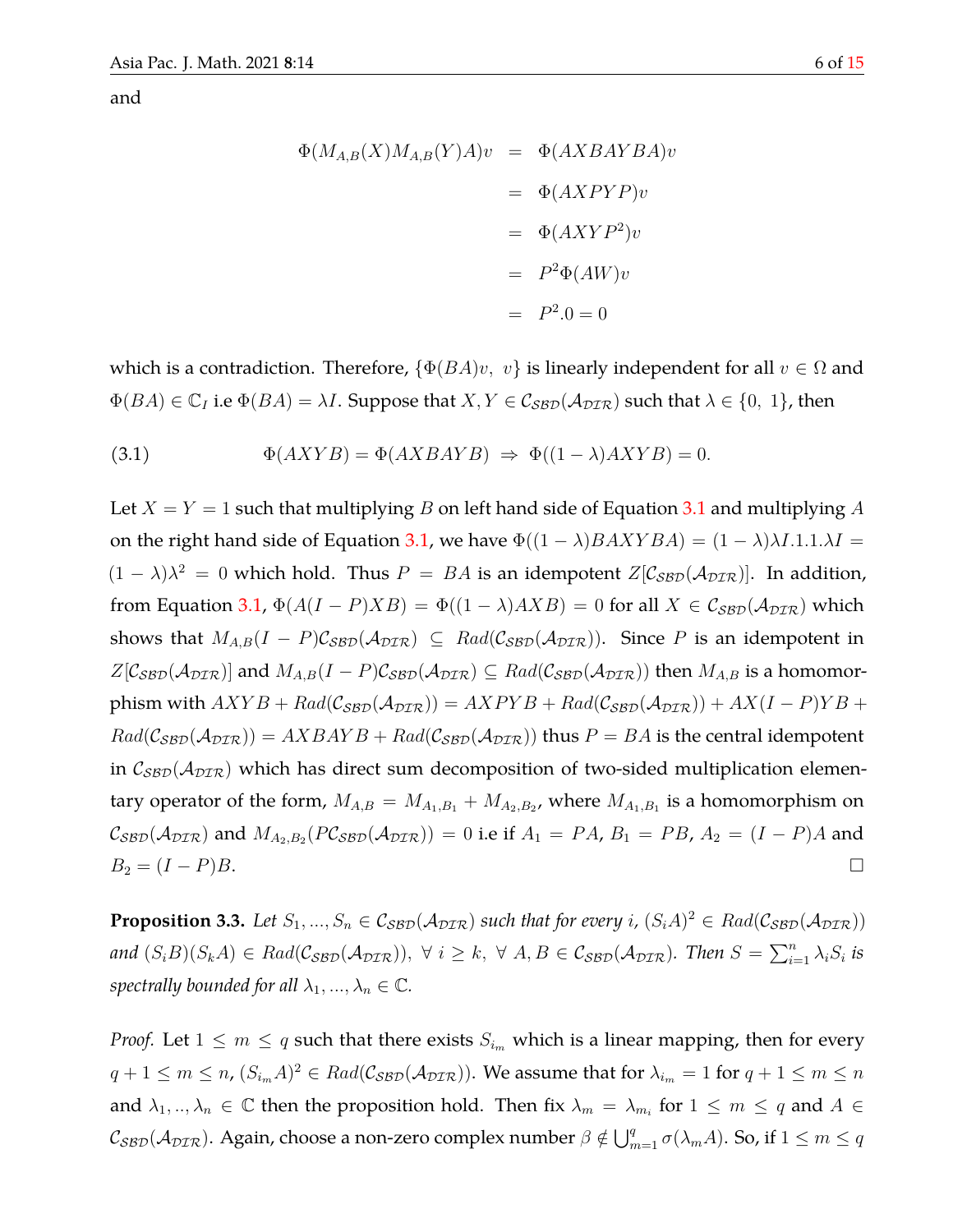then  $B_m = \frac{\lambda_m}{\beta} A (\frac{\lambda_m}{\beta} A - I)^{-1}$ . Thus

$$
\frac{\lambda_m}{\beta}A + B_m - B_q \frac{\lambda_m}{\beta} = 0
$$

and

$$
\frac{\lambda_m}{\beta} S_{i_m} A + S_{i_m} B_m - (S_{i_m} B_m) \frac{\lambda_m}{\beta} S_{i_m} A = 0.
$$

This can be expressed as

$$
(1 - \sum_{m=1}^{q} S_{i_m} B_m)(1 - \sum_{m=1}^{q} \frac{\lambda_m}{\beta} S_{i_m} A - \sum_{m=q+1}^{n} \frac{1}{\beta} S_{i_m} A) = 1 + T,
$$

where  $T = \sum_{m, r=1, m \neq r}^{q} \frac{\lambda_r}{\beta}$  $\frac{\lambda_r}{\beta}(S_{i_m}B_m)(S_{i_m}A)-\sum_{m=q+1}^n$ 1  $\frac{1}{\beta}S_{i_m}A +$  $\sum_{m=1}^{q} \sum_{r=q+1}^{n}$ 1  $\frac{1}{\beta}(S_{i_m}B_m)(S_{i_r}A).$  Since  $T\in Rad(\mathcal{C}_{\mathcal{SBD}}(\mathcal{A}_{\mathcal{DIR}}))$  then  $1+T$  is invertible and  $\beta (\sum_{m=1}^q\lambda_mS_{i_m}+\sum_{m=q+1}^nS_{i_m})A$  is left invertible. Also, the boundary spectrum of  $SA$  is contained in the left approximate point spectrum. It follows that  $\beta \notin \delta\sigma(SA) \subseteq \bigcup_{m=1}^q \sigma(\lambda_m A)$ . Thus  $r(SA) \leq \max_{i \leq i \leq n} \{|\lambda_i|\} r(A)$ , for every  $A \in \mathcal{C}_{\mathcal{SBD}}(\mathcal{A}_{\mathcal{DIR}})$ .

**Theorem 3.1.** Suppose that  $T_{A_i,B_i} = \sum_{i=1}^n A_i X B_i \in \mathcal{C_{SBD}}(\mathcal{A_{DIR}})$  is spectrally bounded, then for *every*  $i > j$ ,  $B_i A_j \in Rad(C_{\mathcal{SBD}}(\mathcal{A}_{\mathcal{DIR}}))$  and  $B_i A_i \in Z[\mathcal{C}_{\mathcal{SBD}}(\mathcal{A}_{\mathcal{DIR}})].$ 

*Proof.* Let  $\Phi$  :  $C_{\text{SBD}}(\mathcal{A}_{\text{DIR}}) \to \Omega$  be an irreducible representation of  $C_{\text{SBD}}(\mathcal{A}_{\text{DIR}})$  on Banach space  $\Omega$  such that  $T_A^\phi$  $\mathcal{A}_{\phi i, B_{\phi i}}^{\phi} \in \Phi(\mathcal{C_{SBD}}(\mathcal{A_{DIR}}))$  is given by  $T_A^{\phi}$  $\mathcal{A}_{\phi i, B_{\phi i}}^{\phi} = \sum_{i=1}^n A_{\phi i} X_{\phi} B_{\phi i}.$  By Propo-sition [3.2,](#page-4-0)  $(B_{\phi i})(A_{\phi i}) = E_i I \in \mathbb{C}_I$  and hence the elementary operator  $T_A^{\phi}$  $\mathcal{A}_{\phi i}, \mathcal{B}_{\phi i}$  is spectrally bounded with the spectral operator norm  $\|T_{A_i,B_i}\|_{\sigma}\leq\|T_A^{\phi}$  $\mathbb{E}_{A_{\phi i},B_{\phi i}}^{\phi} \|_{\sigma} = \|A_{\phi i} X_{\phi i} B_{\phi i}\|_{\sigma} \leq |E_i|.$  Suppose that  $E_i=0$  then  $(T_A^{\phi})$  $\mathcal{A}_{\phi i, B_{\phi i}}^{\phi} \phi(X) )^2 = 0$  for every  $X \in \mathcal{C}_{\mathcal{SBD}}(\mathcal{A}_{\mathcal{DIR}})$ . However,  $E_i^{-1}$  $i^{-1}(T_A^{\phi}$  $A_{\phi i},B_{\phi i})$ is a linear mapping. Fix  $S_i = T_A^\phi$  $A^{\phi}_{\phi i, B_{\phi i}} = \sum_{i=1}^n A_{\phi i} X_{\phi} B_{\phi i}$ ,  $1 \leq i \leq n$  such that  $B_{\phi i} A_{\phi j} = 0$   $i > j$ then we have  $S_i\Phi(Y)S_j\Phi(X) = 0$ , for every  $X, Y \in \mathcal{C}_{\mathcal{SBD}}(\mathcal{A}_{\mathcal{DIR}})$  and  $i > j$ . Using Proposition [3.3,](#page-5-1) we obtain  $S_{\Phi i} = \sum_{i=1}^n \lambda_i S_i$  is spectrally bounded with  $||S_{\Phi}||_{\sigma} \leq \max_{1 \leq i \leq n} |\lambda_i|$  where  $\lambda = 1$ if  $E_i = 0$  and  $\lambda_i = E_i$  otherwise. Choose  $\beta = 1 + \max_{1 \leq i \leq n} ||B_i A_i||$  then for all  $X \in C_{\text{SBD}}(\mathcal{A}_{\text{DTR}})$ ,  $r(Sx) = \sup_{\Phi} r\{T_A^{\phi}$  $\mathcal{A}_{\phi_i,B_{\phi i}}(X) \} \leq \beta r(X)$  hence  $T_{A_i,B_i}$  is spectrally bounded.

 $\bf Theorem~3.2.$  Let  $\cal C_{SBD}(A_{DIR})$  be a unital irreducible  $C^*$ -subalgebra. If  $T_{A_i,B_i}\in\cal C_{SBD}(A_{DIR})$  is spec*trally infinitesimal i.e*  $r(T_{A_i,B_i}(X)) = 0$ , for every  $X \in C_{\cal SBD}(\cal A_{\cal DIR})$  then  $B_iA_i \in Rad(C_{\cal SBD}(\cal A_{\cal DIR})).$ 

*Proof.* Let  $\Phi$  :  $C_{\text{SBD}}(\mathcal{A}_{\text{DIR}}) \to \Omega$  be an irreducible representation of  $C_{\text{SBD}}(\mathcal{A}_{\text{DIR}})$  on Banach space  $\Omega$  then  $r(T_A^\phi)$  $\mathcal{A}_{\phi_i,B_{\phi i}}^{\phi}(X_{\phi}))=0$ , for every  $X\in\mathcal{C}_{\mathcal{SBD}}(\mathcal{A}_{\mathcal{DIR}}).$  Using properties defined in  $[21]$ Corollary 5, we have  $\Phi(X) {\bf C} (T_A^{\phi})$  $(\mathbb{Z}_{A_{\phi i},B_{\phi i}}^{\phi})v\subseteq\mathbb{C} v\text{ and }T_{A}^{\phi}$  $\overline{A}_{\phi i},\overline{B}_{\phi i}$ A $(T_{A}^{\phi})$  $(\mathcal{A}_{\phi i},B_{\phi i})v\subseteq \mathbf{A}(T_A^\phi)$  $\pi_{A_{\phi i},B_{\phi i}}^{\phi})v$ , for every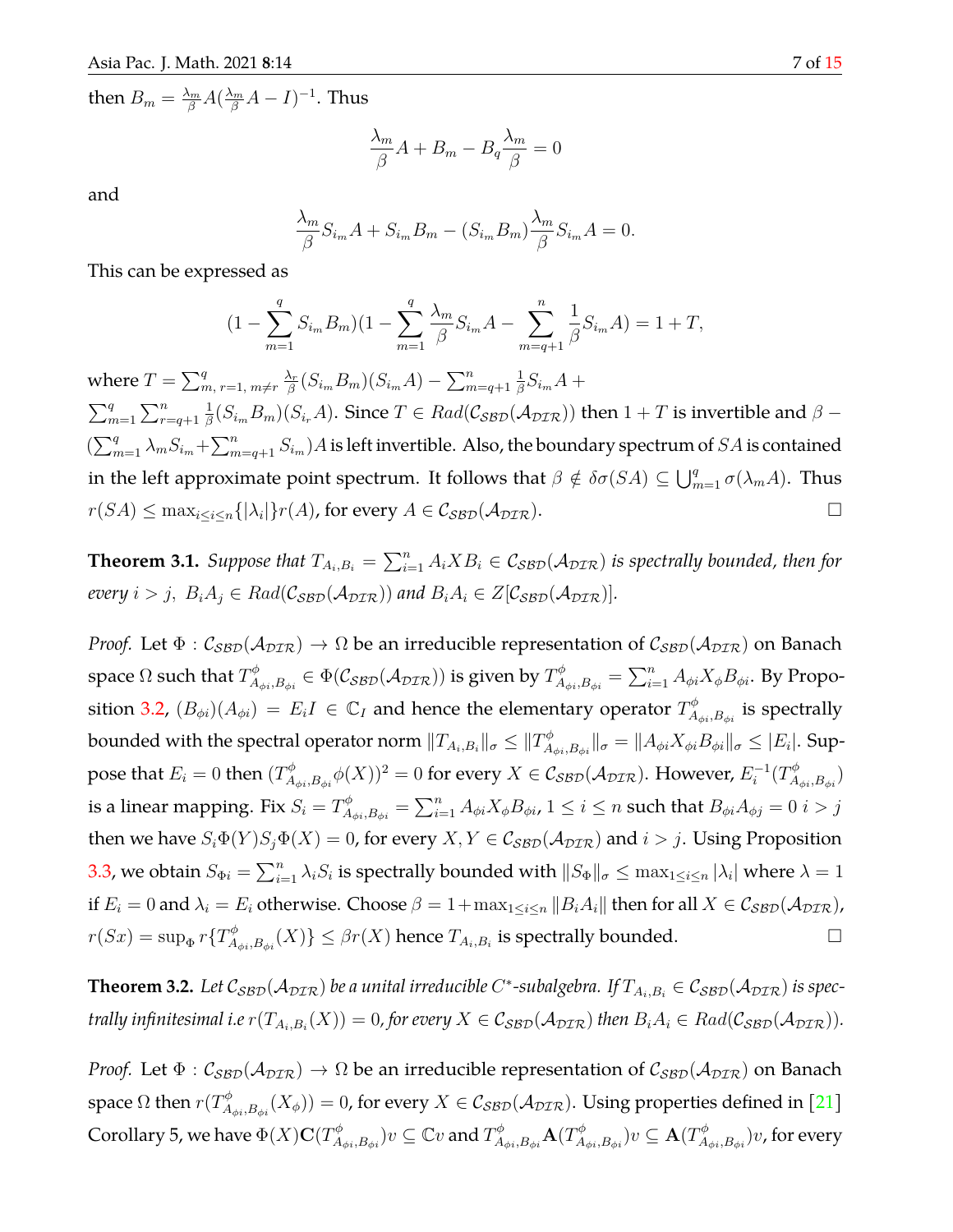$v\,\in\,\Omega_\phi$  and  $X\,\in\,\mathcal{C}_{\mathcal{SBD}}(\mathcal{A}_{\mathcal{DIR}}).$  Thus  $T_A^\phi$  $_{A_{\phi i},B_{\phi i}}^{A_{\phi i},B_{\phi i}}|\mathbf{L}(T_A^{\phi})|$  $(\mathbb{A}_{\phi_i,B_{\phi i}}^{\phi_i})v$  is nilpotent and  $\Phi(\sum_{i=1}^n B_iA_i)=0.$ Thus  $r(T_{A_i,B_i}(X)) = 0$ .  $(X)) = 0.$ 

At this juncture, we give results on the closure conditions for the centre of spectrally bounded compact elementary operators on dense irreducible subalgebras.

<span id="page-7-1"></span>**Proposition 3.4.** Let  $C_{SBD}(A_{DTR})$  be a unital irreducible C\*-subalgebra and  $W[C_{SBD}(\Omega)]$  be the quasi*centre of*  $C_{SBD}(A_{DTR})$ *. If*  $r(\delta_A \delta_X - \delta_X \delta_A) = 0$ *, for every*  $A \in W[C_{SBD}(\Omega)]$  *and*  $X \in C_{SBD}(A_{DTR})$ *, then*  $W[\mathcal{C}_{\mathcal{SBD}}(\Omega)]$  *is closed under either addition or multiplication.* 

*Proof.* Let  $W[\mathcal{C}_{\text{SBD}}(\Omega)]$  be closed under multiplication such that for any  $A, B \in W[\mathcal{C}_{\text{SBD}}(\Omega)]$ and  $\lambda \in \mathbb{C}$  then  $(I + \lambda A)(I + \lambda B) \in W[\mathcal{C}_{\mathcal{B} \mathcal{D}}(\Omega)].$  So,

<span id="page-7-0"></span>
$$
(I + \lambda A)(I + \lambda B) = I(I + \lambda B) + \lambda A(I + \lambda B)
$$

$$
= I + \lambda B + \lambda A + \lambda^2 AB
$$

$$
= I + \lambda (A + B + \lambda AB),
$$

Thus  $(A + B + \lambda AB) \in W[\mathcal{C}_{\mathcal{SBD}}(\Omega)]$ , for every  $\lambda \neq 0$ . From [\[19\]](#page-14-6) Theorem 4.3, we have  $r(\delta_{A+B+\lambda AB}) = 0$  for every  $\lambda \neq 0$  since the function  $\lambda \rightarrow r(\delta_{A+B+\lambda AB})$  is subharmonic on  $\mathbb C$ and vanishes at  $\lambda = 0$  by Vasentini's Theorem. In addition,

(3.2) 
$$
r(\delta_{A+B}) = 0, \forall A, B \in W[\mathcal{C}_{\mathcal{SBD}}(\Omega)],
$$

hence, from Equation [3.2,](#page-7-0)  $W[\mathcal{C}_{\mathcal{SBD}}(\Omega)]$  is closed under addition. For instance, for  $A \in W[\mathcal{C}_{\mathcal{SBD}}(\Omega)]$ ,  $X \in \mathcal{C}_{\mathcal{SBD}}(\mathcal{A}_{\mathcal{DIR}})$  and  $\lambda \in \mathbb{C}$  then an element in  $W[\mathcal{C}_{\mathcal{SBD}}(\Omega)]$  can be represented by  $e^{\lambda X}Ae^{-\lambda X}$  $A = \lambda \delta_X A + \frac{\lambda^2}{2!} \delta_X^2 A + ... = \lambda \Psi(\lambda)$ . Hence,  $e^{\lambda X} A e^{-\lambda X} \in W[\mathcal{C}_{\mathcal{SBD}}(\Omega)]$  and applying Equation [3.2,](#page-7-0)  $r(\delta_{\Psi(\lambda)}) = 0$ , for every  $\lambda \neq 0$  which implies that  $r(\delta_{\Psi(0)}) = r(\delta_A \delta_X - \delta_X \delta_A) = 0$ .

<span id="page-7-2"></span>**Lemma 3.1.** Let X be in  $C_{SBD}(A_{DTR})$  such that  $r(\delta_A) = 0$  and  $r(\delta_A \delta_X - \delta_X \delta_A) = 0$ , for every  $X \in \mathcal{C}_{\text{SBD}}(\mathcal{A}_{\text{DTR}})$ . Then  $AX - XA \in \text{Rad}(\mathcal{C}_{\text{SBD}}(\mathcal{A}_{\text{DTR}}))$ , for every  $X \in \mathcal{C}_{\text{SBD}}(\mathcal{A}_{\text{DTR}})$ . Moreover,  $0 \in Z[\mathcal{C}_{\mathcal{SBD}}(\mathcal{A}_{\mathcal{DIR}})].$ 

*Proof.* Let  $A_{SBD}$  be an irreducible C<sup>\*</sup>-subalgebra of  $C_{SBD}(A_{DTR})$  and  $\mathcal{J} = \{X \in C_{SBD}(A_{DTR})\}$ ;  $X A_{SBD} =$ 0} is the primitive ideal of  $C_{\text{SBD}}(\mathcal{A}_{\text{DIR}})$ .

(i). Let assume that for each  $V \in A_{\mathcal{SBD}}$  then there exists V, AV and  $A^2V$  which are linearly independent. By Jacobson Transitivity theorem there exists  $X \in \mathcal{C}_{\text{SBD}}(\mathcal{A}_{\text{DTR}})$  such that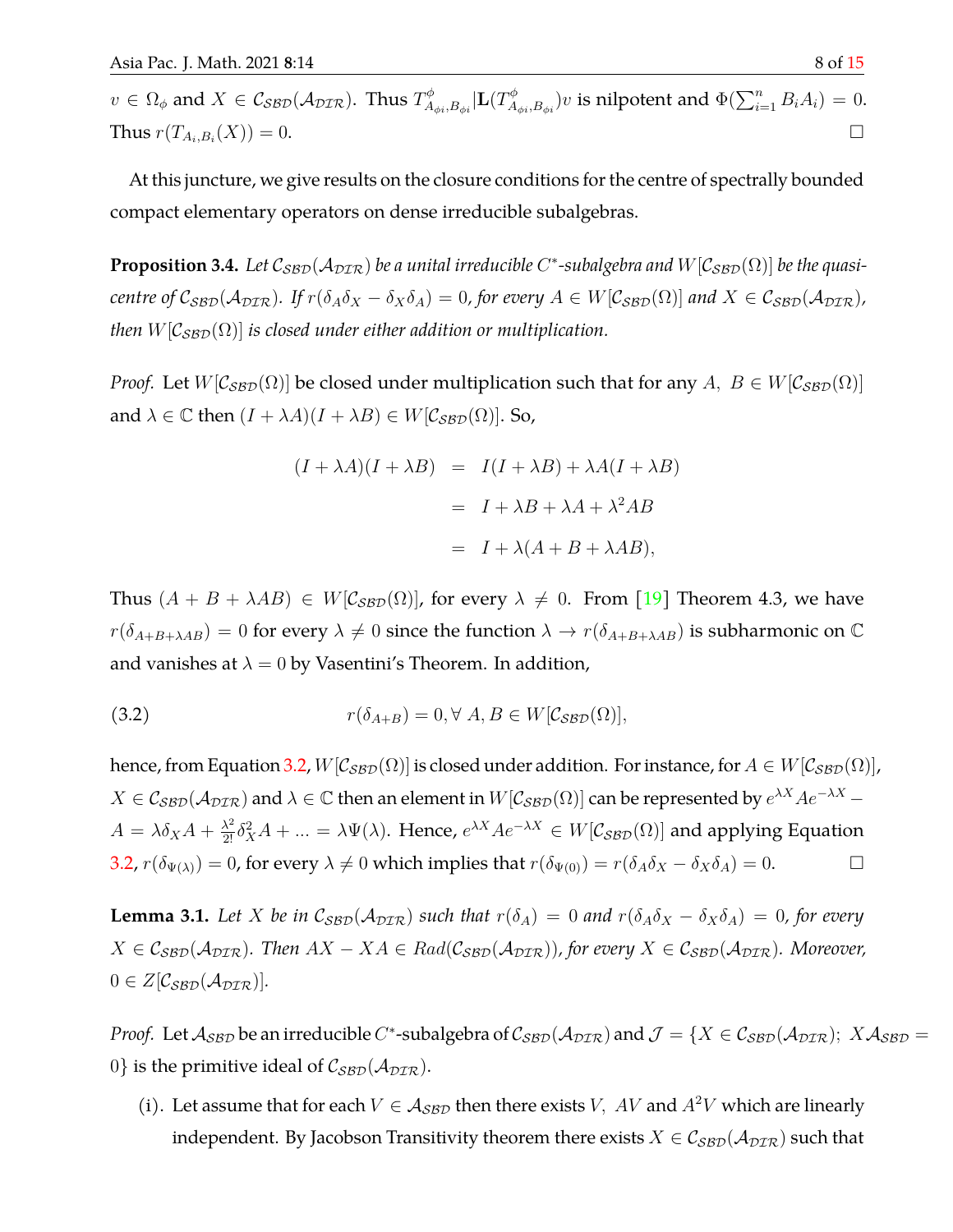(3.3) (δ n <sup>Z</sup>A)V = 2<sup>n</sup>AV

<span id="page-8-0"></span> $ZV = -V$  and  $ZAV = AV$ . Now for  $n = 0, 1, 2, ...$  we have

when  $n = 0$ , it is trivial. Suppose that Equation [3.3](#page-8-0) holds for  $n \geq 0$ , then  $(\delta_Z^{n+1}A) =$  $[Z(\delta^n_Z A) - (\delta^n_Z A)Z]V = (Z+1)2^nAV = 2^{n+1}AV$  and hence  $2||AV||^{\frac{1}{n}} \le ||\delta^n_Z||^{\frac{1}{n}}||A||^{\frac{1}{n}}||V||^{\frac{1}{n}}$ . When  $n \to \infty$ , then  $r(\delta_Z) \ge 2$  which implies  $r(\delta_Z) = r(\delta_A \delta_X - \delta_X \delta_A) \ge 2$  is a contradiction from the first hypothesis that  $r(\delta_Z) = 0$ .

- (ii). From above, let V, AV and  $A^2V$  be linearly dependent for every  $V \in A_{SBD}$  and applying  $\lceil 22 \rceil$  Theorem 4.2.7, then the action of A on  $A_{\text{SBD}}$  is algebraic degree of at most 2. suppose that  $\Psi$  is the minimal polynomial of A modulo  $\mathcal{J}$ .
- (iii). Let  $\rho \neq \gamma$  such that the polynomial  $\Psi(\lambda) = (\lambda \rho)(\lambda \gamma)$  then for each element  $X \in \mathcal{C}_{\mathcal{SBD}}(\mathcal{A}_{\mathcal{DIR}})$ , we have

$$
(\lambda - \gamma - \delta_A)(\gamma - A)X(\rho - A) = [(\rho - L_A) - (\gamma - R_A)](\gamma - A)X(\rho - A)
$$

$$
= \Psi(A)X(\rho - A) - (\gamma - A)X\Psi(A)
$$

is in  $\mathcal{J}.$  So,  $r(\delta_A)=0$  and for every  $\lambda\neq 0$ ,  $(\lambda-\delta_A)^{-1}=\lambda^{-1}+\lambda^{-2}\delta_A+...$  which maps  $\mathcal J$  into  $\mathcal J$ . Hence,  $(\gamma - A)\mathcal C_{\mathcal{SBD}}(\mathcal A_{\mathcal{DIR}})(\rho - A) \subseteq \mathcal J$  and either  $(\rho - A) \in \mathcal J$  or  $(\gamma - A)$ are prime which contradicts the minimality of Ψ.

(iv). Let  $\Psi(\lambda) = (\lambda - \rho)^2$  be constants such that  $B = A - \rho$  and  $B^2 A_{SBD} = 0$ . It follows that for each  $V \in A_{\text{SBD}}$  then there exists V, AV and  $A^2V$  are linearly independent. So applying Jacobson Transitivity theorem, choose  $Y \in \mathcal{C}_{\mathcal{SBD}}(\mathcal{A}_{\mathcal{DIR}})$  such that  $YY = 0$ and  $YBV = V$ . This means that  $YB^2V = 0$  since  $\delta_B = \delta_A$ . Then, we denote the  $R = BY - YB$ . In this case, we see that  $RV = -V$  and  $RBV = BV$ . Now for  $n = 0, 1, 2, ...$  we have

(3.4) (δ n <sup>R</sup>B)V = 2<sup>n</sup>BV

<span id="page-8-1"></span>when  $n = 0$ ,  $BV = BV$  which is trivial. Suppose that Equation [3.4](#page-8-1) holds for  $n \geq 0$ , then  $(\delta_R^{n+1}B)=[R(\delta_R^n B)-(\delta_R^n B)R]V=(R+1)2^nBV=2^{n+1}BV$  and hence  $2\|BV\|^{\frac{1}{n}}\leq$  $\|\delta_R^n\|^{\frac{1}{n}} \|B\|^{\frac{1}{n}} \|V\|^{\frac{1}{n}}$ . When  $n \to \infty$ ,  $r(\delta_R) \ge 2$  which implies  $r(\delta_R) = r(\delta_B \delta_Y - \delta_Y \delta_B) \ge 2$ is a contradiction from the first hypothesis that  $r(\delta_R) = 0$ .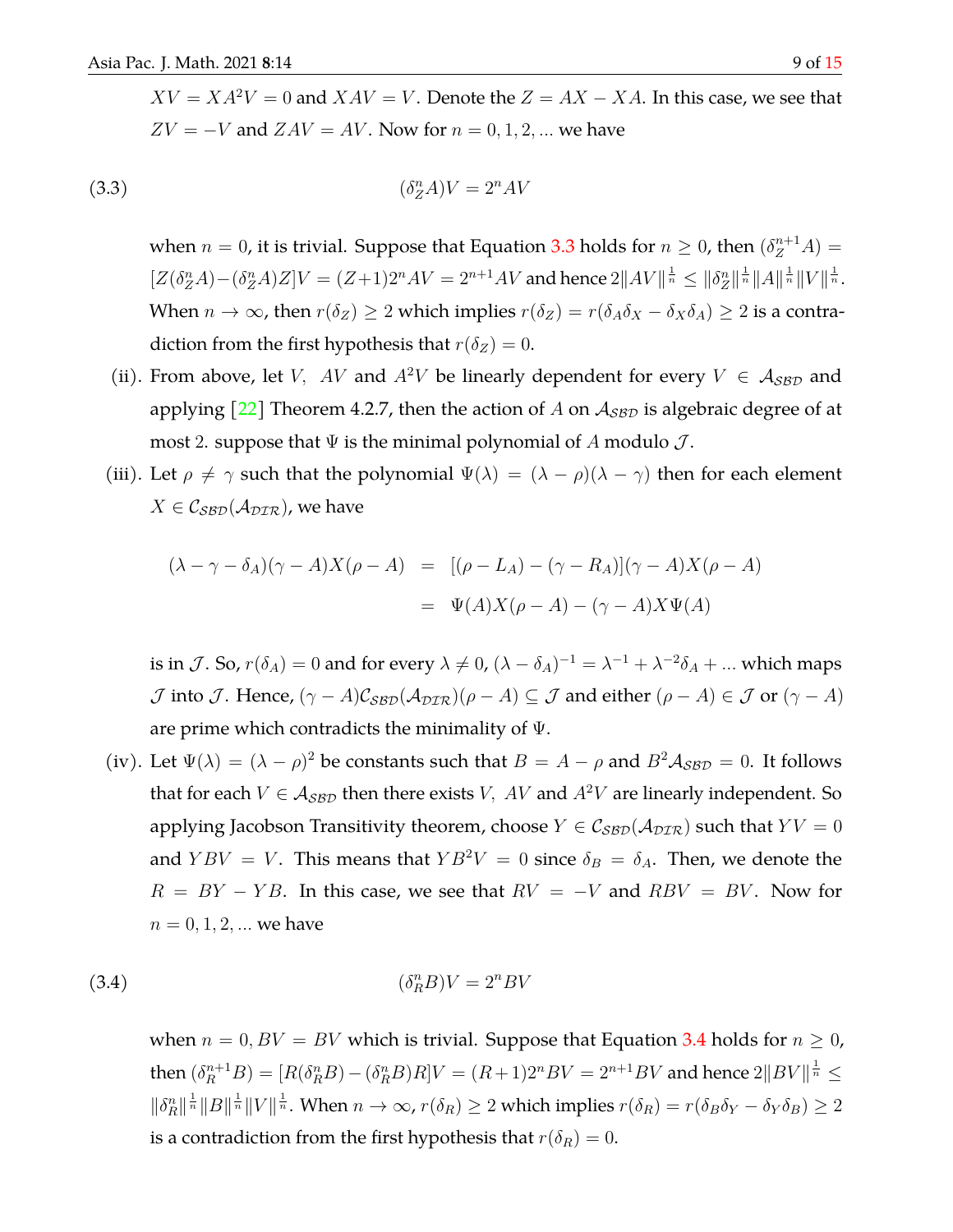(v). Thus the only option is to choose  $\rho \in \mathbb{C}$  such that  $\Psi$  has a degree 1 and  $A - \rho \in \mathcal{J}$ . Hence  $AX - XA \in \mathcal{J}$  for every  $X \in \mathcal{C}_{\mathcal{SBD}}(\mathcal{A}_{\mathcal{DIR}})$  since  $\mathcal{J}$  is an arbitrary primitive ideal of  $C_{SBD}(\mathcal{A}_{DIR})$  and A is central modulo  $Rad(C_{SBD}(\mathcal{A}_{DIR}))$ .

From [\[21\]](#page-14-8) Proposition 2, we see that  $Z[\mathcal{C}_{\mathcal{SBD}}(\mathcal{A}_{\mathcal{DIR}})]$  is a commutative irreducible  $C^*$ -subalgebra. This implies that  $\delta_A \delta_X = \delta_X \delta_A$  and  $r(\delta_A) = 0 \Rightarrow A = 0$ . Hence,  $0 \in Z[\mathcal{C}_{\mathcal{SBD}}(\mathcal{A}_{\mathcal{DIR}})].$ 

<span id="page-9-2"></span>**Theorem 3.3.** Let  $\mathcal{C}_{\mathcal{SBD}}(\mathcal{A}_{\mathcal{DIR}})$  be a semi-prime and unital irreducible C\*-subalgebra. If  $Z[\mathcal{C}_{\mathcal{SBD}}(\mathcal{A}_{\mathcal{DIR}})]$ *is the centre of*  $C_{SBD}(A_{DTR})$  *and*  $W[C_{SBD}(\Omega)]$  *is the quasicentre of*  $C_{SBD}(A_{DTR})$ *, then the following statements are equivalent:*

- (i).  $W[\mathcal{C}_{\mathcal{SBD}}(\Omega)] = Z[\mathcal{C}_{\mathcal{SBD}}(\mathcal{A}_{\mathcal{DIR}})]$ ;
- (ii).  $W[\mathcal{C}_{\mathcal{SBD}}(\Omega)]$  *is closed under addition;*
- (iii).  $W[\mathcal{C}_{\mathcal{SBD}}(\Omega)]$  *is closed under multiplication;*
- (iv). *for every*  $A, B \in W[\mathcal{C}_{\mathcal{SBD}}(\Omega)], AB = BA;$
- (v). *for every*  $A \in W[\mathcal{C}_{\mathcal{SBD}}(\Omega)]$  and  $B \in \mathcal{C}_{\mathcal{SBD}}(\mathcal{A}_{\mathcal{DIR}})^{-1}$  then A commutes with  $B^{-1}AB$ ;
- (vi). *for every*  $A \in W[\mathcal{C}_{\mathcal{SBD}}(\Omega)]$  and  $B \in \mathcal{C}_{\mathcal{SBD}}(\mathcal{A}_{\mathcal{DIR}})^{-1}$  then A commutes with  $e^B A e^{-B}$ .

*Proof.* We prove that  $W[\mathcal{C}_{\mathcal{SBD}}(\Omega)] = Z[\mathcal{C}_{\mathcal{SBD}}(\mathcal{A}_{\mathcal{DIR}})]$ . From Definition [2.3,](#page-2-0) the quasi-centre  $W[\mathcal{C}_{\mathcal{SBD}}(\Omega)]$  of  $\mathcal{C}_{\mathcal{SBD}}(\mathcal{A}_{\mathcal{DIR}})$  is the set of all quasi-central elements  $A \in \mathcal{C}_{\mathcal{SBD}}(\mathcal{A}_{\mathcal{DIR}})$  defined by  $W[\mathcal{C}_{\mathcal{SBD}}(\Omega)] = \bigcup_{\omega \geq 1} \{ ||X(\lambda - A)|| \leq \omega ||(\lambda - A)X|| \}$ , for every  $X \in \mathcal{C}_{\mathcal{SBD}}(A_{DIR})$  and  $\omega \in \mathbb{K} \}$ . If  $\omega = 1$  then  $||X(\lambda - A)|| \le ||(\lambda - A)X||$  and it follows from Definition [2.2](#page-2-1) that  $W[\mathcal{C}_{\mathcal{B}(\mathcal{D})}(\Omega)] =$  $Z[\mathcal{C}_{\mathcal{SBD}}(\mathcal{A}_{\mathcal{DIR}})]$ . Thus  $(i) \Rightarrow (ii)$ ,  $(iii)$  and  $(iv)$  is trivial.

<span id="page-9-1"></span>(ii)  $\Rightarrow$  (v) and (iii)  $\Rightarrow$  (v). Suppose that  $A \in W[\mathcal{C}_{\mathcal{SBD}}(\Omega)]$  and  $B \in \mathcal{C}_{\mathcal{SBD}}(\mathcal{A}_{\mathcal{DIR}})^{-1}$  then from Proposition [3.4,](#page-7-1) either (ii) or (iii) holds and by Lemma [3.1,](#page-7-2) we have  $AB - BA \in$  $Rad(\mathcal{C}_{\mathcal{SBD}}(\mathcal{A}_{\mathcal{DIR}}))$  and thus,

<span id="page-9-0"></span>
$$
(3.5) \t B^{-1}AB - A = B^{-1}AB - (B^{-1}B)A = B^{-1}(AB - BA) \in Rad(\mathcal{C}_{\mathcal{SBD}}(\mathcal{A}_{\mathcal{DIR}})).
$$

In addition, from Proposition [3.4,](#page-7-1) (ii)  $W[\mathcal{C}_{\mathcal{SBD}}(\Omega)]$  is closed under addition holds hence

(3.6) 
$$
B^{-1}AB - A \in W[\mathcal{C}_{\mathcal{SBD}}(\Omega)].
$$

similarly, from Proposition [3.4,](#page-7-1) (iii)  $\Rightarrow$  (v) holds since  $B^{-1}AB - A \in W[\mathcal{C}_{\mathcal{SBD}}(\Omega)]$ . In particular, let  $A \in W[\mathcal{C}_{\mathcal{SBD}}(\Omega)]$  and  $B \in \mathcal{C}_{\mathcal{SBD}}(\mathcal{A}_{\mathcal{DIR}})^{-1}$  then A commutes with  $B^{-1}AB$  since if we substitute A with a scalar  $\rho$  such that A is invertible then  $B^{-1}AB - A = B^{-1}AB(I - A)$  $B^{-1}A^{-1}BA$ ). Thus Equation [3.6](#page-9-0) and Proposition [3.4](#page-7-1) shows that (iii) holds. Furthermore,  $W[\mathcal{C}_{\mathcal{SBD}}(\Omega)] \cap \text{Rad}(\mathcal{C}_{\mathcal{SBD}}(\mathcal{A}_{\mathcal{DIR}})) \subseteq Z[\mathcal{C}_{\mathcal{SBD}}(\mathcal{A}_{\mathcal{DIR}})]$  and by Equation [3.5](#page-9-1) and Equation [3.6,](#page-9-0) we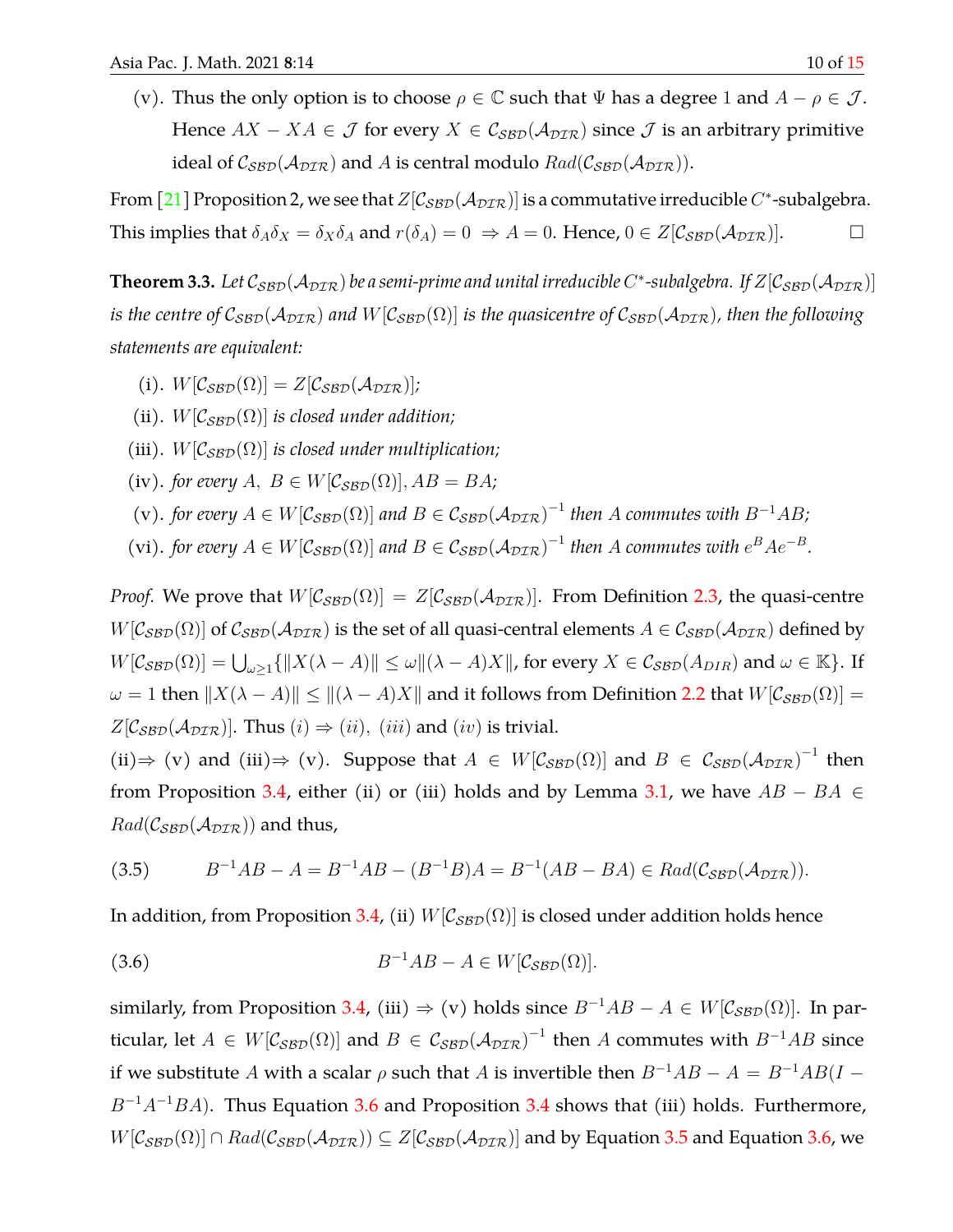## have A commuting with  $B^{-1}AB$ .

 $(vi) \Rightarrow (i)$ . Let  $A \in W[\mathcal{C}_{\mathcal{SBD}}(\Omega)]$  and  $B \in \mathcal{C}_{\mathcal{SBD}}(\mathcal{A}_{\mathcal{DIR}})^{-1}$ . It follows that for every  $\lambda \in \mathbb{C}$ , then (vi) shows that A commutes with  $e^{\lambda X}Ae^{-\lambda X}$ . Fix the coefficients of  $\lambda$  on both sides of the equation  $A(I + \lambda X + ...)A(I - \lambda X + ...) = (I + \lambda X + ...)A(I - \lambda X + ...)A$ , which gives  $AXA - A^2X = XA^2 - AXA$  therefore  $\delta_A^2X = 0$ , for every  $X \in \mathcal{C}_{\mathcal{SBD}}(\mathcal{A}_{\mathcal{DIR}})$ . Hence,  $\delta_A = 0$  and  $A \in Z[\mathcal{C}_{\mathcal{SBD}}(\mathcal{A}_{\mathcal{DIR}})]$ . Since (vi).  $\Rightarrow$  (i). and whenever  $\omega = 1$  then  $W[\mathcal{C}_{\mathcal{SBD}}(\Omega)] =$  $Z[\mathcal{C}_{\text{SBD}}(\mathcal{A}_{\text{DTR}})]$  hold. Thus (i)  $\Rightarrow$  (ii) and it follows from Proposition [3.4,](#page-7-1) that (ii) and (iii)  $\Rightarrow$ (iv) and vice-versa. Consequently (iv)  $\Rightarrow$  (i) since the centre and quasi-centre are commutative.  $\Box$ 

**Theorem 3.4.** Let  $A \in W[C_{\text{SBD}}(\Omega)]$  and  $B \in C_{\text{SBD}}(\mathcal{A}_{\text{DTR}})$ . Suppose that AB and BA are linearly *dependent such that*  $AB = BA$  *then*  $AB \in W[\mathcal{C}_{SRD}(\Omega)] \cap \overline{Z[\mathcal{C}_{SRD}(\mathcal{A}_{DTR})]}$ .

*Proof.* Let  $\rho, \gamma \in \mathbb{C}$  such that  $\rho AB + \gamma BA = 0$  and  $\rho + \gamma \neq 0$ . It follows that  $(\rho L_A + \gamma R_A)B =$  $[(\rho + \gamma)L_A - \gamma \delta_A]B = 0$  and  $AB = L_A B = \kappa \delta_A B$  for some  $\kappa \in \mathbb{C}$ . We know that  $L_A$  and  $\delta_A$ commute, hence  $A^nB=\kappa^n\delta^n_A B$  for  $n=1,2,...$  and by Lemma [3.1](#page-7-2) (iii),  $\|A^nB\|^{\frac{1}{n}}\to 0$  as  $n\to\infty.$ Thus for any  $\lambda \neq 0 \in \mathbb{C}$  then the series  $\Psi(\lambda) = \lambda^{-1}B + \lambda^{-2}AB + \lambda^{-3}A^2B + ...$  converges in  $C_{SBD}(\mathcal{A}_{DIR})$  and  $(\lambda - A)\Psi(\lambda) = B$ . Suppose that  $A \in W[\mathcal{C}_{SBD}(\Omega)]$  then  $\|\Psi(\lambda)(\lambda - A)\| \le$  $\omega$ | $(\lambda - A)\Psi(\lambda)$ || =  $\omega$ ||B||, for every  $\lambda \neq 0 \in \mathbb{C}$ . Applying Liouville's Theorem,  $\Psi(\lambda)(\lambda - A)$  =  $B + \lambda^{-1}(AB - BA) + ...$  is constant and  $AB = BA$ . Thus the hypothesis  $\rho + \gamma \neq 0$  contradiction. From Theorem [3.3,](#page-9-2)  $AB = BA$  is commutative and  $W[\mathcal{C}_{\mathcal{SBD}}(\Omega)] = Z[\mathcal{C}_{\mathcal{SBD}}(\mathcal{A}_{\mathcal{DIR}})]$  which implies that  $AB \in W[\mathcal{C}_{\mathcal{SBD}}(\Omega)] \cap \overline{Z[\mathcal{C}_{\mathcal{SBD}}(\mathcal{A}_{\mathcal{DIR}})]}$ .

**Example 3.1.** Let [C<sub>SBD</sub>( $A_{\text{DIR}}$ )] be a unital irreducible C<sup>\*</sup>-subalgebra with a closed quasi-centre  $W[\mathcal{C}_{\text{SBD}}(\Omega)]$ . Then there exists a commutative sub-algebra of  $[\mathcal{C}_{\text{SBD}}(\mathcal{A}_{\text{DTR}})]$  that is strictly larger than *its centre*  $Z[\mathcal{C}_{SBD}(\mathcal{A}_{DTR})]$ *.* 

*Proof.* Let  $D = \{ \alpha \in \mathbb{C} : |\alpha| \leq 1 \}$  be a unit disk and  $A_{\mathcal{SBD}}(D)$  be uniform algebra of all continuous functions  $D^n$  and analytic in its interior  $n = 1, 2$ . Let  $X \in [C_{\text{SBD}}(\mathcal{A}_{\text{DIR}})]$  and  $\rho, \gamma \in \mathbb{C}$  such that

<span id="page-10-0"></span>(3.7) 
$$
X = \varphi + \Phi M + \rho N + \sum_{n=1}^{\infty} \gamma_n R_n
$$

for all  $\varphi, \Phi \in A_{\mathcal{SBD}}(D)$ , M, N and  $R_n$  are indeterminate. Then  $[\mathcal{C}_{\mathcal{SBD}}(\mathcal{A}_{\mathcal{DTR}})]$  is a Banach space with the norm  $||X|| = ||\varphi|| + ||\Phi|| + |\rho| + \sum_{n=1}^{\infty} |\gamma_n| < \infty$ . Let *I* be an identity function in *D* such that  $IM - MI = N$ ,  $MR_1 = N$ ,  $R_n R_{n+1} = N$  for every  $n = 1, 2, ..., M^2 = N^2 = R_n^2 = 0$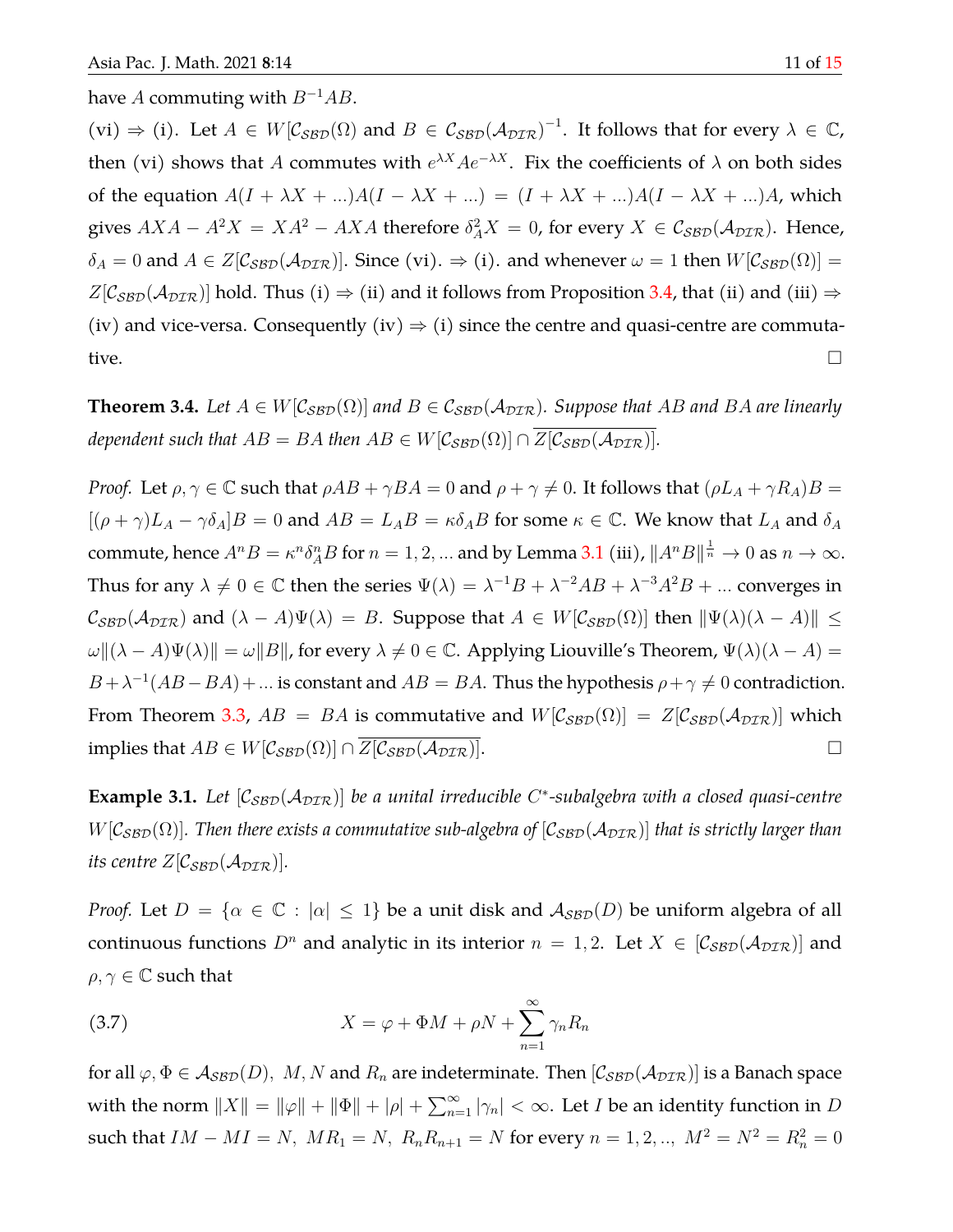and the product of any ordered pair of generators not mentioned above  $\{I, M, N, R_n\} = 0$ . This form of multiplication can be extended to  $C_{\mathcal{SBD}}(\mathcal{A}_{\mathcal{DIR}})$ , that is, for  $\varphi \in \mathcal{A}_{\mathcal{SBD}}(D)$ ;  $M\varphi =$  $\varphi M-\varphi^{'}(0)N,\,\,N\varphi=\varphi N=\varphi(0)N,\,\,R_n\varphi=\varphi R_n=\varphi(0)R_n$  and we apply distributive law to obtain any product of elements of  $C_{SBD}(A_{DTR})$  and  $N \in Z[C_{SBD}(A_{DTR})]$ . Since  $C_{SBD}(A_{DTR})$ is a Banach algebra then for  $X_1, X_2 \in C_{SBD}(\mathcal{A}_{DTR})$  then  $||X_1X_2|| \le 2||X_1|| ||X_2||$ . We need to prove the following statements:

<span id="page-11-2"></span>(3.8) 
$$
W[\mathcal{C}_{\mathcal{SBD}}(\Omega)] = {\varphi + \Phi M + \rho N : \Phi(0) = 0},
$$

<span id="page-11-0"></span>and

(3.9) 
$$
Z[\mathcal{C}_{\mathcal{SBD}}(\mathcal{A}_{\mathcal{DIR}})] = {\varphi + \Phi M + \rho N : \Phi(0) = \varphi'(0) = 0}.
$$

Suppose that  $X \in W[\mathcal{C}_{\mathcal{SBD}}(\Omega)]$  in Equation [3.7.](#page-10-0) We substitute X with  $X - \varphi(0)$ , so that  $\varphi(0) = 0$ . Thus  $XR_1 = \Phi(0)N$ ,  $R_1X = \gamma_2N$  and for any  $n \ge 2$ ,  $XR_n = \gamma_{n-1}N$ ,  $R_nX = \gamma_{n+1}N$ . We see that X commutes with  $R_n$  for all n and  $\Phi(0) = \gamma_2 = \gamma_4 = ..., \gamma_1 = \gamma_2 = ...$  hence  $\sum |\gamma_n| < \infty$ . This shows that  $\Phi(0) = \varphi_n = 0$   $\forall n$ . Thus  $Z[\mathcal{C}_{\mathcal{SBD}}(\mathcal{A}_{\mathcal{DIR}})] \subseteq W[\mathcal{C}_{\mathcal{SBD}}(\Omega)] \subseteq$  $\{\varphi + \Phi M + \rho N : \Phi(0) = 0\}$ . Conversely, the expression  $X = \varphi + \Phi M + \rho N$  with  $\Phi(0) = 0$ commutes with  $\gamma_n \forall n \geq 1$ . That is,  $(\Phi M)I - I(\Phi M) = \Phi (MI - IM) = -\Phi(0)N = 0$ , we see that X commutes with I and hence it commutes with all the generators  $\{I, M, N, R_n\}$ of  $C_{\text{SBD}}(\mathcal{A}_{\text{DIR}})$  except M. We find that  $M\Phi M = (\Phi M - \Phi'(0)N)M = 0 = \Phi M^2$  so that  $MX - XM = M\varphi - \varphi M = -\varphi'(0)N = 0$  if and only if  $\varphi'(0) = 0$  hence Equation [3.9](#page-11-0) holds which gives characterization of  $Z[\mathcal{C}_{\mathcal{SBD}}(\mathcal{A}_{\mathcal{DIR}})].$ 

We need to prove that any element with the expression  $X_1 = \varphi_1 + \Phi_1 M + \rho_1 N$ :  $\Phi_1(0) = 0$ is quasi-central. Suppose that  $\varphi_1(0) = 0$ . Then using Equation [3.7,](#page-10-0) fix any  $X \in \mathcal{C}_{SBD}(\mathcal{A}_{DTR})$ and  $\lambda \in \mathbb{C}$  such that  $\Phi_1 M + \rho_1 N \in Z[\mathcal{C}_{SBD}(\mathcal{A}_{DTR})]$ , then  $X_1 X - X_1 X = \varphi_1 X - X \varphi_1 =$  $\Phi(\varphi_1 M - M\varphi_1) = \varphi'(0)\Phi(0)N$  which gives  $(\lambda - X_1)X = (\lambda - \varphi_1)\varphi + [(\lambda - \varphi_1)\Phi - \Phi_1\varphi]M +$  $[\lambda \rho - \rho_1 \varphi(0)]N + \lambda \sum_{n=1}^{\infty} \gamma_n R_n$ . We notice that there is no term involving  $\varphi'(0)$  since  $\Phi_1(0)$  =  $0:(\Phi_1M)\varphi=\Phi_1(\varphi M-\varphi^{'}(0)N)=\Phi_1\varphi M-\varphi^{'}(0)\Phi_1(0)N=\Phi_1\varphi M.$  Thus,

<span id="page-11-1"></span>(3.10) 
$$
||X_1X - XX_1|| = |\varphi_1'(0)||\Phi(0)|
$$

(3.11) 
$$
\|(\lambda - X_1)X\| \geq \|(\lambda - \varphi_1)\varphi\| + \|(\lambda - \varphi_1)\Phi - \Phi_1\varphi\|
$$

If  $\varphi_1 = 0$  then  $X_1 \in Z[\mathcal{C}_{\mathcal{SBD}}(\mathcal{A}_{\mathcal{DIR}})] \subseteq W[\mathcal{C}_{\mathcal{SBD}}(\Omega)]$ . Otherwise, there exists constant  $\eta$  depending only on  $\varphi_1$  such that  $|\Phi(0)| \leq \eta ||(\lambda - \varphi_1)^2 \Phi|| \ \forall \ \Phi \in \mathcal{A}_{\mathcal{SBD}}(D)$  and  $\lambda \in \mathbb{C}$ .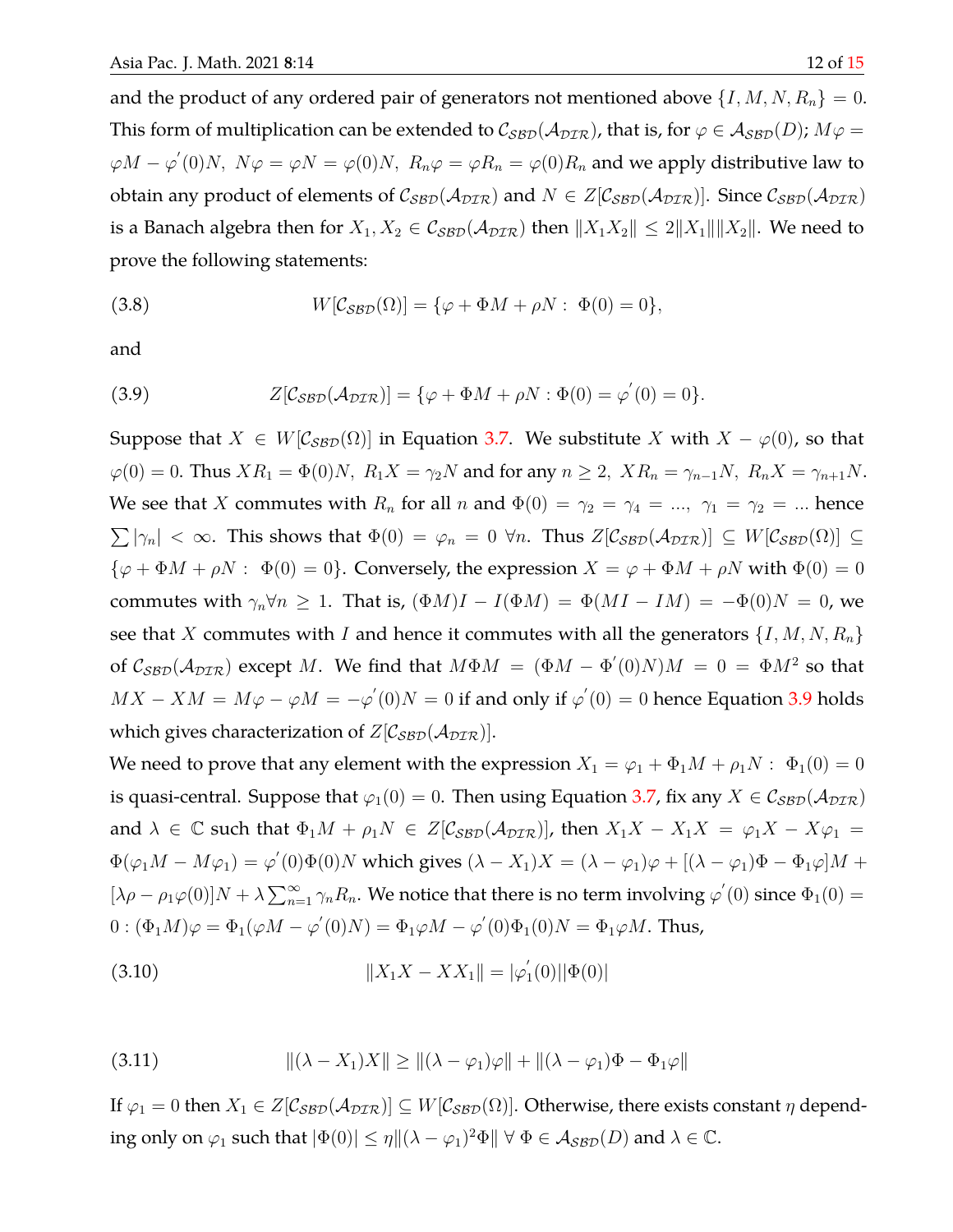<span id="page-12-0"></span>Fix any  $\Phi\in\mathcal{A_{SBD}}(D)$  and  $\lambda\in\mathbb{C}.$  Assume that  $\|(\lambda-\varphi_1)\Phi-\Phi_1\varphi\|\leq\frac{1}{6\eta\|X_1\|}|\Phi(0)|$  and that  $|\lambda| \leq 2||X_1||$ . Then  $||\lambda - \Phi_1|| \leq 3||X_1||$  and therefore,  $||(\lambda - \varphi_1)^2 \Phi - (\lambda - \varphi_1)\Phi_1 \varphi|| \leq \frac{1}{2\eta}|\Phi(0)|$ . We find that

$$
(3.12) \t\t |\Phi(0)| \le 2\eta \|\Phi_1\| \|\lambda - \varphi_1\varphi\| \le 2\eta \|\Phi_1\| \|\lambda - X_1\} X\|
$$

<span id="page-12-1"></span>However, if  $|\lambda| \leq 2||X_1||$ , the we have

$$
(3.13) \t\t |\Phi(0)| \le 6\eta \|X_1\| \|\lambda - \varphi_1\| \Phi - \Phi_1\varphi\| \le 6\eta \|X_1\| \|\lambda - X_1\| \|\phi_1\|
$$

We see that from Equation [3.10,](#page-11-1) [3.12](#page-12-0) and [3.13,](#page-12-1) there exists a constant  $\Omega$  depending only on  $X_1$ such that  $||X(\lambda-X_1)|| \le ||(\lambda-X_1)X|| + ||X_1X-XX_1|| \le 6\eta ||X_1||||(\lambda-X_1)X|| \forall X \in C_{SBD} \mathcal{E}$  and  $\|\lambda\| \leq 2\|X_1\|$  hence  $X_1 \in W[\mathcal{C}_{\mathcal{SBD}}(\Omega)]$ . This shows that Equation [3.8](#page-11-2) holds. We also find that  $W[\mathcal{C}_{\mathcal{SBD}}(\Omega)]$  is commutative C\*-subalgebra of  $\mathcal{C}_{\mathcal{SBD}}(\mathcal{A}_{\mathcal{DIR}})$ . For instance, if  $\Phi_1(0) = \Phi_2(0) = 0$ , then  $(\varphi_1 + \Phi_1 M + \rho_1 N)(\varphi_2 + \Phi_2 M + \rho_2 N) = \varphi_1 \varphi_2 + (\varphi_1 \Phi_2 + \varphi_2 \Phi_1) M + [\rho_2 \varphi_1(0) + \rho_1 \varphi_2(0)] N$ .  $\Box$ 

**Proposition 3.5.** Let  $Z[\mathcal{C}_{\mathcal{SBD}}(A_{DIR})]$  be the centre of an irreducible C\*-subalgebra of  $\mathcal{C}_{\mathcal{SBD}}(A_{DIR})$ . Then the closure of the centre  $\overline{Z[\mathcal{C}_{\mathcal{SBD}}(\mathcal{A}_{\mathcal{DIR}})]}$  is closed and is contained in any closed C\*-subalgebra  $\mathcal{A}_{\mathcal{SBD}}$  of  $\mathcal{C}_{\mathcal{SBD}}(\mathcal{A}_{\mathcal{DIR}})$ .

*Proof.* Suppose that  $Z[\mathcal{C}_{SBD}(\mathcal{A}_{DTR})]$  is open, then the closure of the centre  $\overline{Z[\mathcal{C}_{SBD}(\mathcal{A}_{DTR})]}$  is equal to  $Int(\mathcal{C}_{\text{SBD}}(\mathcal{A}_{\text{DTR}}) \setminus Z[\mathcal{C}_{\text{SBD}}(\mathcal{A}_{\text{DTR}})])$  is open, thus  $Z[\mathcal{C}_{\text{SBD}}(A_{\text{DIR}})]$  is closed. If  $\mathcal{A}_{\text{SBD}}$  is closed subalgebra which contains the centre  $Z[\mathcal{C}_{\text{SBD}}(\mathcal{A}_{\text{DTR}})]$ , we need to prove  $\mathcal{A}_{\text{SBD}}$  contains  $Z[\mathcal{C}_{\mathcal{SBD}}(\mathcal{A}_{\mathcal{DIR}})]$ . Then every point  $X \in Z[\mathcal{C}_{\mathcal{SBD}}(\mathcal{A}_{\mathcal{DIR}})]$  is the limit of the sequence of elements in  $Z[\mathcal{C}_{\mathcal{SBD}}(\mathcal{A}_{\mathcal{DIR}})] \subseteq \mathcal{A}_{\mathcal{SBD}}$ . Since also  $\mathcal{A}_{\mathcal{SBD}}$  is closed it implies that  $X \in \mathcal{A}_{\mathcal{SBD}}$  and hence  $\overline{Z[\mathcal{C}_{\mathcal{SBD}}(\mathcal{A}_{\mathcal{DIR}})]} \subseteq \mathcal{A}_{\mathcal{SBD}}$ , i.e  $\overline{Z[\mathcal{C}_{\mathcal{SBD}}(\mathcal{A}_{\mathcal{DIR}})]} = \mathcal{C}_{\mathcal{SBD}}(\mathcal{A}_{\mathcal{DIR}}) \setminus (\mathcal{C}_{\mathcal{SBD}}(\mathcal{A}_{\mathcal{DIR}}) \setminus \overline{Z[\mathcal{C}_{\mathcal{SBD}}(\mathcal{A}_{\mathcal{DIR}})]}) =$  $\mathcal{C}_{\mathcal{SBD}}(\mathcal{A}_{\mathcal{DIR}}) \setminus Int(\mathcal{C}_{\mathcal{SBD}}(\mathcal{A}_{\mathcal{DIR}}) \setminus Z[\mathcal{C}_{\mathcal{SBD}}(\mathcal{A}_{\mathcal{DIR}})]) \subseteq \mathcal{C}_{\mathcal{SBD}}(\mathcal{A}_{\mathcal{DIR}}) \setminus (\mathcal{C}_{\mathcal{SBD}}(\mathcal{A}_{\mathcal{DIR}}) \setminus \mathcal{A}_{\mathcal{SBD}}) \subseteq$  $\mathcal{A}_{\mathcal{SBD}}$ .

 $\bf{Theorem 3.5.}$  Let  $\cal A_{SBD}$  be a closed  $C^*$ -subalgebra of  $\cal C_{SBD}(A_{DTR})$  and  $\cal B_{SBD}$  be an open  $C^*$ -subalgebra *of*  $C_{SBD}(A_{DIR})$ . Then the centre  $Z[C_{SBD}(A_{DIR})]$  is closed in  $C_{SBD}(A_{DIR})$  with the closure of the centre  $\overline{Z[\mathcal{C}_{\mathcal{SBD}}(\mathcal{A}_{\mathcal{DIR}})] \cap \mathcal{B}_{\mathcal{SBD}}}$  meets  $\mathcal{B}_{\mathcal{SBD}}$  in  $\overline{Z[\mathcal{C}_{\mathcal{SBD}}(\mathcal{A}_{\mathcal{DIR}})] \cap \mathcal{B}_{\mathcal{SBD}}}$ . Moreover,  $\mathcal{B}_{\mathcal{SBD}} \cap \overline{Z[\mathcal{C}_{\mathcal{SBD}}(\mathcal{A}_{\mathcal{DIR}})] \cap \mathcal{B}_{\mathcal{SBD}}} =$  $\mathcal{A}_{\mathcal{SBD}} \cap \mathcal{B}_{\mathcal{SBD}}.$ 

*Proof.* It is known that  $\overline{Z[C_{SBD}(A_{DTR})]} \cap B_{SBD}$  is a closed subalgebra in  $B_{SBD}$  since it contains  $Z[\mathcal{C}_{SBD}(\mathcal{A}_{DIR})]\cap\mathcal{B}_{SBD}$ . We need to show that for every point  $X\in \overline{Z[\mathcal{C}_{SBD}(\mathcal{A}_{DIR})]}\cap\mathcal{B}_{SBD}$  is limit point of the sequence every  $X_n \in Z[\mathcal{C}_{\mathcal{SBD}}(\mathcal{A}_{\mathcal{DIR}})] \cap \mathcal{B}_{\mathcal{SBD}}$ . Thus, for every  $X \in \overline{Z[\mathcal{C}_{\mathcal{SBD}}(\mathcal{A}_{\mathcal{DIR}})]}$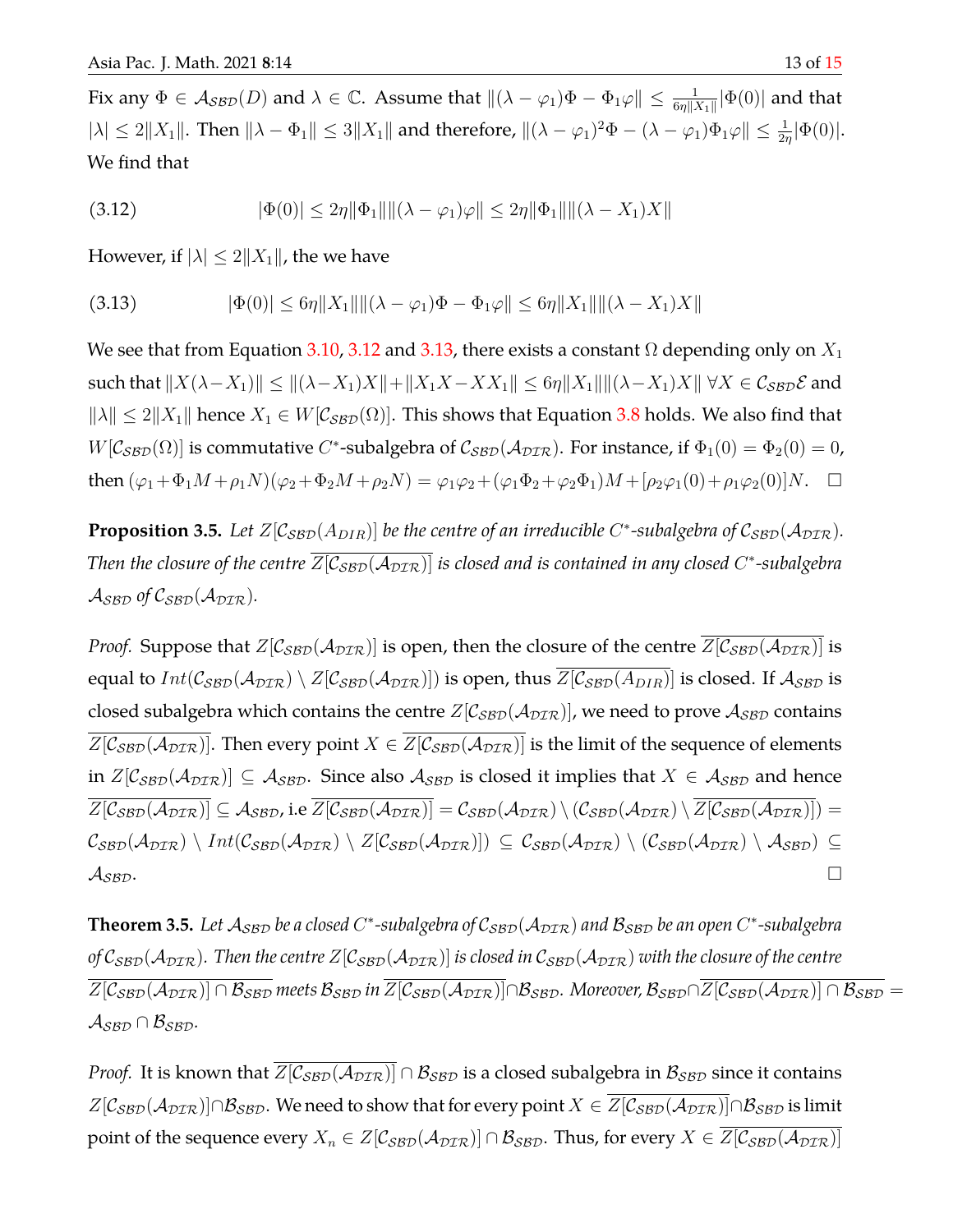then  $\lim_{n\to\infty}X_n=X$  for every  $X_n\in Z[\mathcal{C}_{\mathcal{SBD}}(\mathcal{A}_{\mathcal{DIR}})]$  hold. Since  $X\in\mathcal{B}_{\mathcal{SBD}}$  is open, then there exists unit disk  $D = \{||X|| \leq 1, \forall, X \in \mathcal{A}_{\mathcal{SBD}}\} \subseteq \mathcal{B}_{\mathcal{SBD}}$  and  $X_n$  converges to X with  $\{X_n\} \in$  $Z[\mathcal{C}_{\mathcal{SBD}}(\mathcal{A}_{\mathcal{DIR}})] \cap \mathcal{B}_{\mathcal{SBD}}$ . Now, let  $\mathcal{B}_{\mathcal{SBD}}$  be an interior of closed subalgebra  $\mathcal{B}_{\mathcal{SBD}}$ . Since  $\mathcal{A}_{\mathcal{SBD}}$  is a closed subalgebra containing  $B_{\text{SBD}}$ , it follows that  $A_{\text{SBD}}$  contains  $B_{\text{SBD}}$  and since  $B_{\text{SBD}}$  is open, then  $\overline{\mathcal{B}_{\mathcal{SBD}}}$  must lie in the interior of  $\mathcal{B}_{\mathcal{SBD}}$  with  $\mathcal{B}_{\mathcal{SBD}} \subseteq Int(\overline{\mathcal{B}_{\mathcal{SBD}}} ) \subseteq int(\mathcal{A}_{\mathcal{SBD}}) = \mathcal{B}_{\mathcal{SBD}}.$ 

## **ACKNOWLEDGEMENTS**

The authors are grateful to the referees for the useful comments.

## AUTHOR CONTRIBUTION

All authors contributed equally to the writing of this paper and the authors declare that there is no any conflict of interest. All authors read and approved the final manuscript.

## **REFERENCES**

- <span id="page-13-0"></span>[1] P. Ara, M. Mathieu, Local Multiplier of C<sup>\*</sup>-algebras, Springer-Verlag, London, 2002.
- <span id="page-13-1"></span>[2] M. Mathieu, Where is the Image of Derivation, Banach Centre Publ. 30 (1) (1994), 237-249.
- <span id="page-13-2"></span>[3] Y. F. Lin, M. Mathieu, Jordan Isomorphisms of Purely Infinite C\*-algebras, Quart. J. Math. 58 (2007), 249-253.
- <span id="page-13-3"></span>[4] N. B. Okelo, J. O. Agure, A Two-sided Multiplication Operator Norm, Gen. Math. Notes, 2(1) (2011), 18-23.
- <span id="page-13-4"></span>[5] N. B. Okelo, J. O. Agure, P. O. Oleche, Certain Conditions for Norm-attainability of Elementary Operators and Derivations, Int. J. Math. Soft Comput. 3(1) (2013), 53-59.
- <span id="page-13-5"></span>[6] N. B. Okelo, Various Notions of Norm-attainability in Normed Spaces, arXiv:2004.05496v1, 2013.
- <span id="page-13-6"></span>[7] N. B. Okelo, J. O. Agure, D. O. Ambogo, Norms of elementary operators and characterization of normattainable operators, Int. J. Math. Anal. 24 (2010), 1197-1204.
- <span id="page-13-7"></span>[8] M. Bresar, Y. V. Turovskii, Compactness Conditions for Elementary Operators, Stud. Math. 178(6) (2007), 1-18.
- <span id="page-13-8"></span>[9] L. Molnar, P. Semrl, Elementary Operators on Standard Operators, Linear Multilinear Alg. 50(4) (2002), 315-319.
- <span id="page-13-9"></span>[10] N. Boudi, M. Mathieu, Elementary Operators that are Spectrally Bounded, 3<sup>rd</sup> International Conference on Elementary Operators and their Applications, Queen's University Belfast, Belfast, 2009.
- <span id="page-13-10"></span>[11] M. Mathieu, A Collection of Problems on Spectrally Bounded Operators, Asian-Eur. J. Math. 2(3) (2009), 487-501.
- <span id="page-13-11"></span>[12] M. Young, Structure of Spectrally of Spectrally Bounded Operators on Banach Algebras, Irish Math. Soc. Bull. 77 (2016), 7-8.
- <span id="page-13-12"></span>[13] M. Mathieu, M. Young, Spectrally Isometric Elementary Operators, Lecture Notes, Pure Mathematics Research Centre, Queen's University Belfast, North Ireland, 2016.